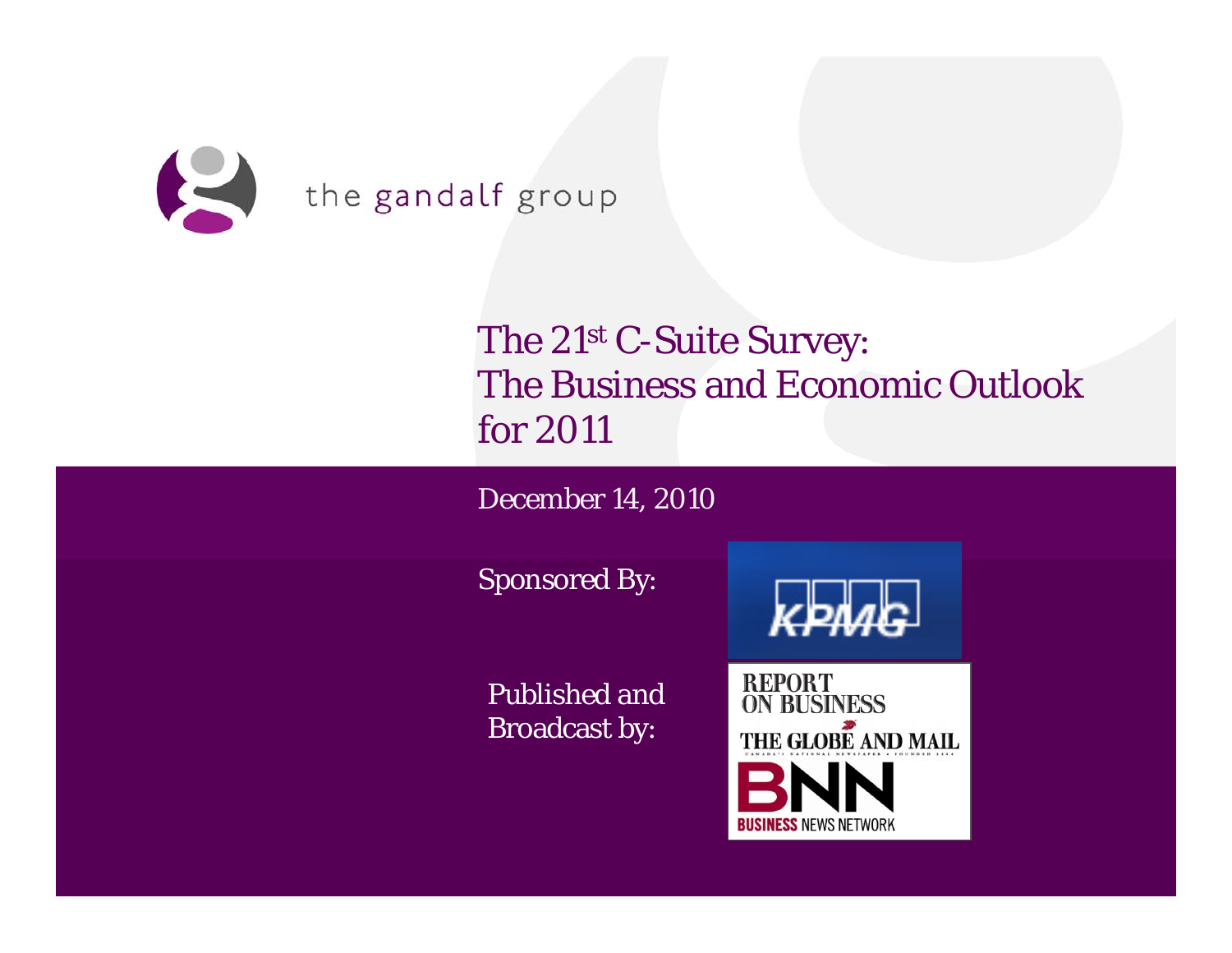

#### **Introduction**

- $\Box$  This is the 21<sup>st</sup> edition of the C-Suite Quarterly survey, with findings published and broadcast every three months by the *Globe and Mail's Report on Business* and *BNN*. Previous quarters' surveys are available at GandalfGroup.ca .
- $\Box$  This presentation covers their views on:
	- $\blacksquare$ Canadian and US economic prospects
	- п The outlook for 2011 for businesses
	- Г The high Canadian dollar
	- ш Income Trusts as the taxation regime comes into effect
	- $\blacksquare$ The PotashCorp decision, and what other companies executives said should – and should not – be protected
	- $\blacksquare$ The G20 post-Seoul summit

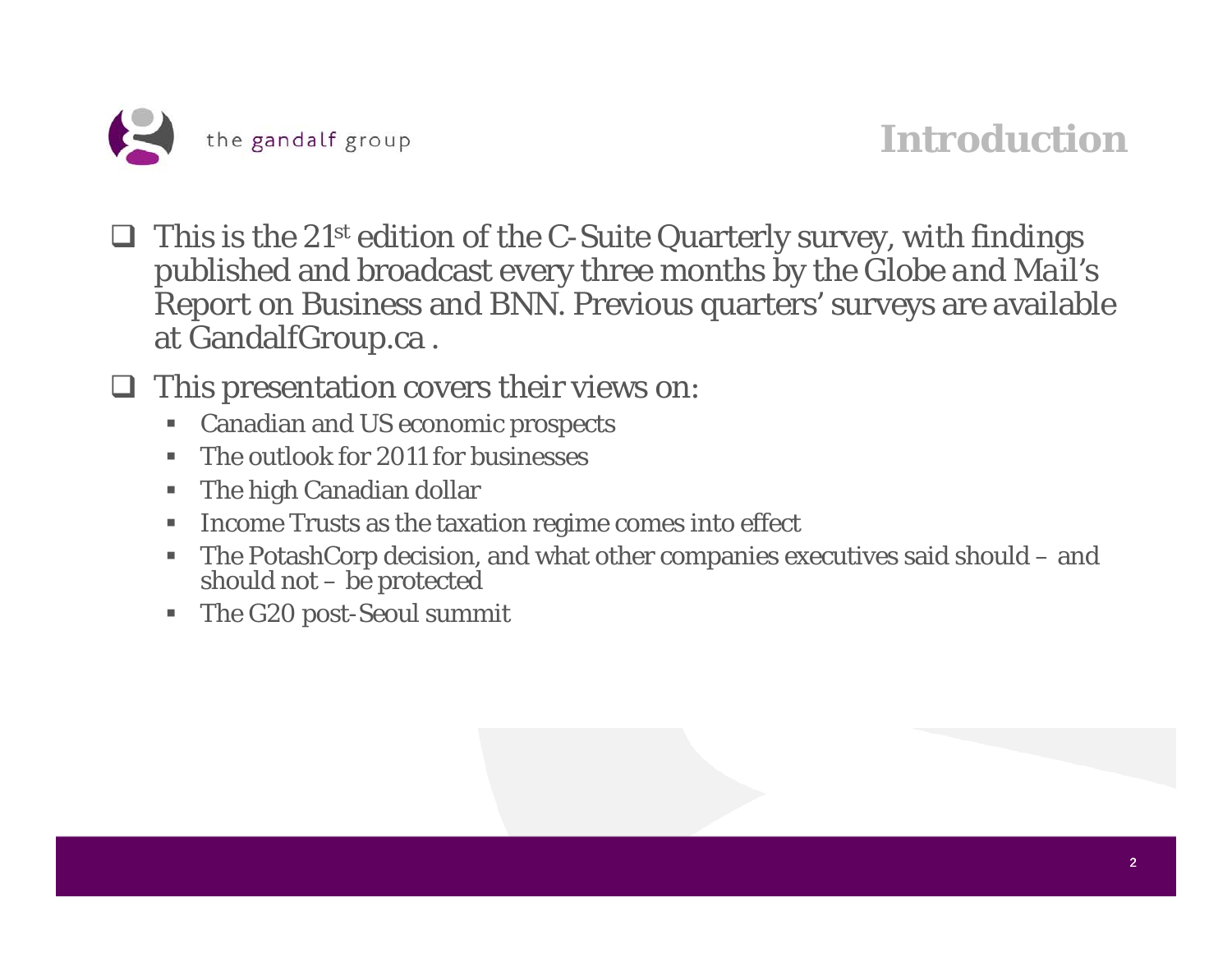

#### **Methodology**

- $\Box$  Telephone interviews with 151 C-Suite executives from the ROB 1000 list of companies, between November 24<sup>th</sup> and December 10<sup>th</sup>, 2010. This sample yields a margin of error of  $+/- 7.32$  % 19 times out of 20.
	- A 13 minute questionnaire was fielded with C-level executives across Canada and in English and French: 36% of executives were based in Ontario, 50% were based in Western Canada.
	- 44% were in the resources sector (e.g. mining, oil & gas), 34% were in the services sector (e.g. financials, banking, insurance, retail, food service) and 19% were in manufacturing.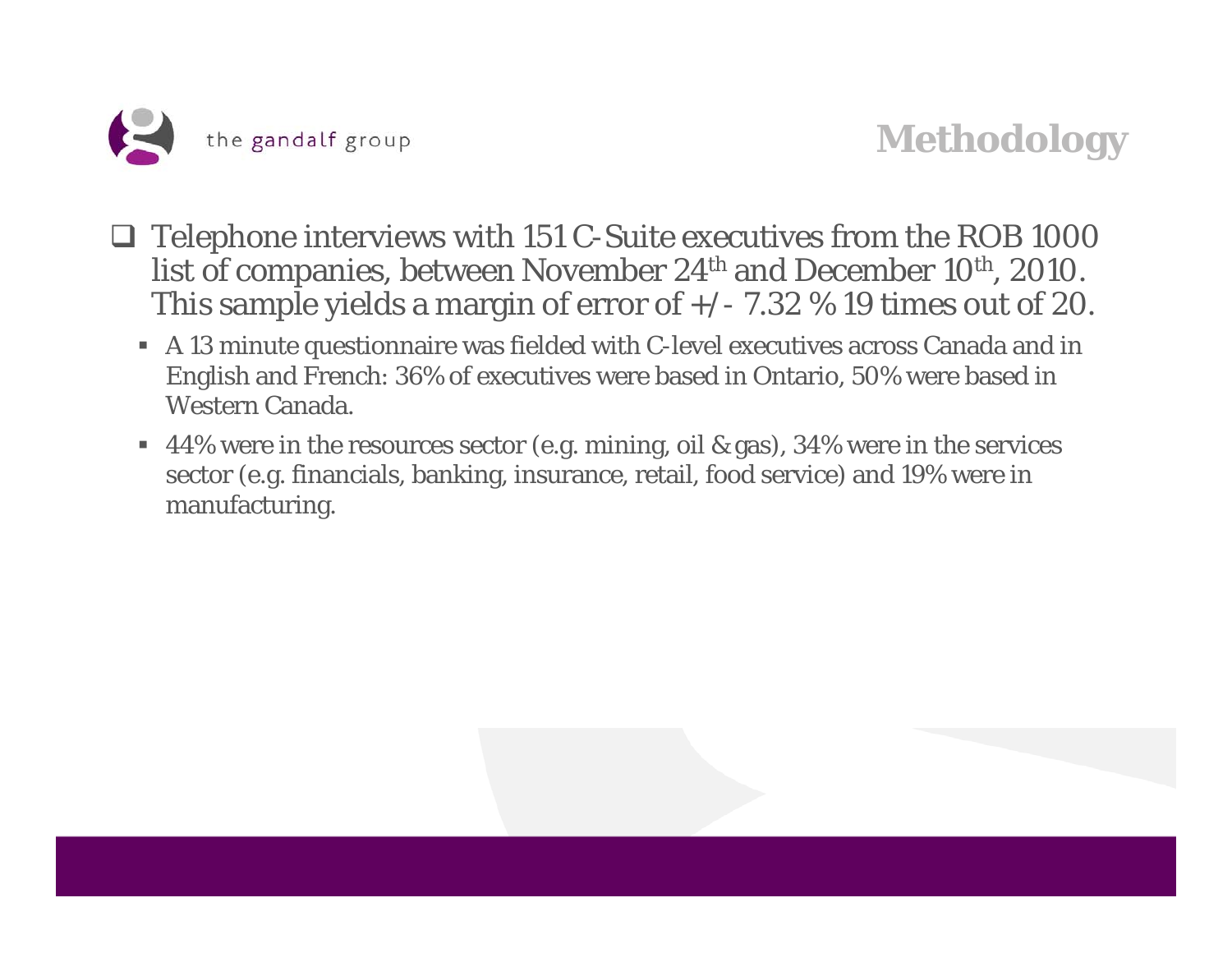

# **Key Findings**

- Concerns around the US economy have improved somewhat since last quarter – most once again believe it will be in growth mode in 2011.
- Almost all now expect the Canadian economy to grow, albeit moderately.
- More remarkable are executives' forecasts for their businesses. Canada's top companies have not been this optimistic since 2006.
- $\Box$  The resources sector is leading the way in terms of growth, capital expenditure and hiring. However, other sectors are also reporting an improved outlook since last quarter.
- While the high dollar offers some advantages to Canadian businesses looking to invest or acquire, it may continue to shrink the manufacturing sector.
- 2011 marks the official introduction of a new policy on income trusts and most executives remain opposed to the policy.
- $\Box$  Most executives believe there should be a public interest test for foreign takeovers, support the government's decision on PotashCorp, and think there are other companies (perhaps most interestingly AECL) that are also of high strategic value to Canada.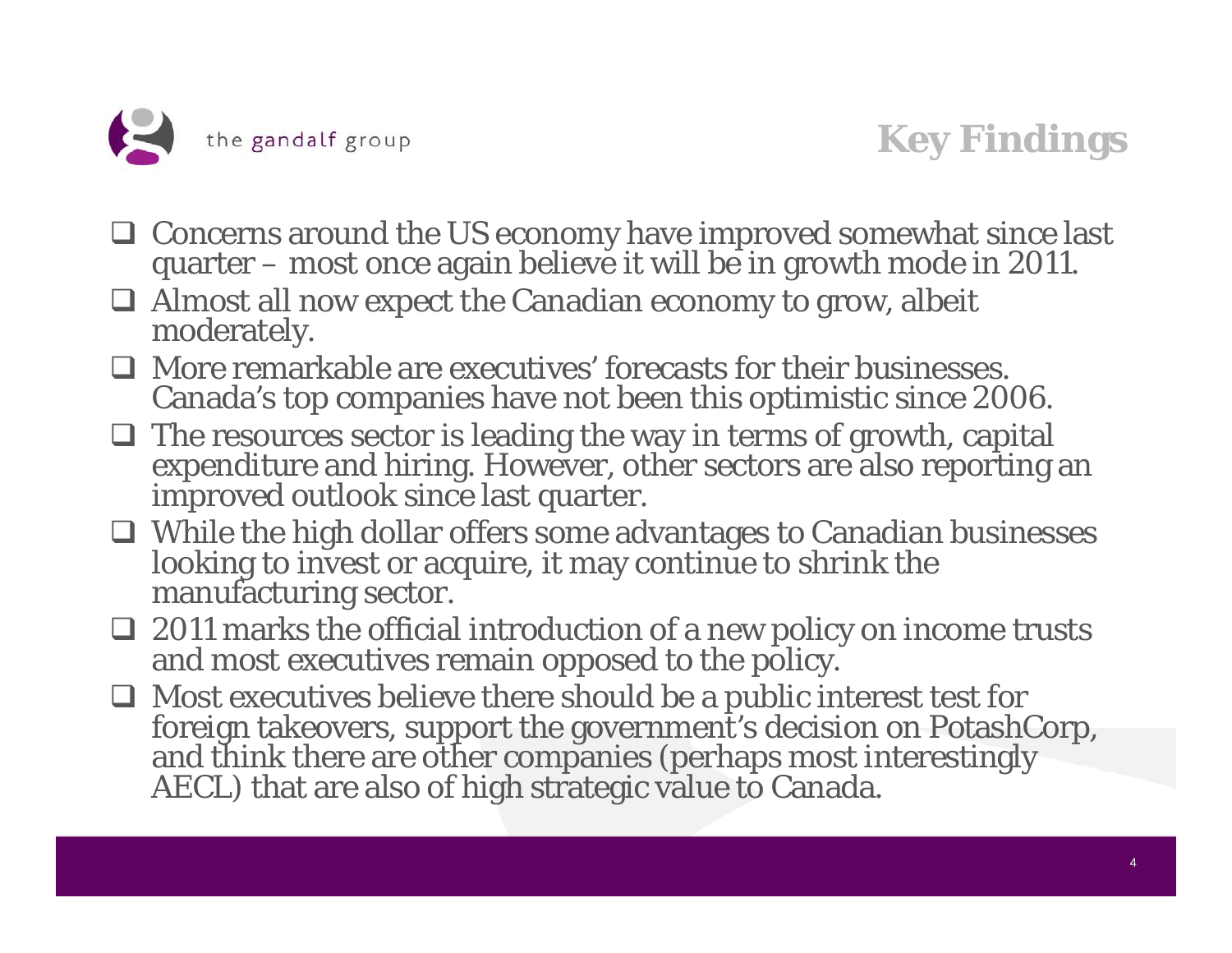

#### **The Economy**

- $\Box$  In last quarter's survey we noted a significant decline in executives' outlook for the US economy. That level of concern has receded somewhat.
	- Most executives once again expect the US economy to grow in the next year, though the number who expect it to decline is at one of its highest points in the past 18 months.
	- ш Most agreed the Fed's QE2 initiative will boost economic growth, although few have agreed strongly with this.
- Executives have much more confidence in the Canadian economy than in the US economy.
	- In the past, when we have seen spreads like this between expectations of the Canadian and US economies, bullishness about Canada has tended to temper over time.

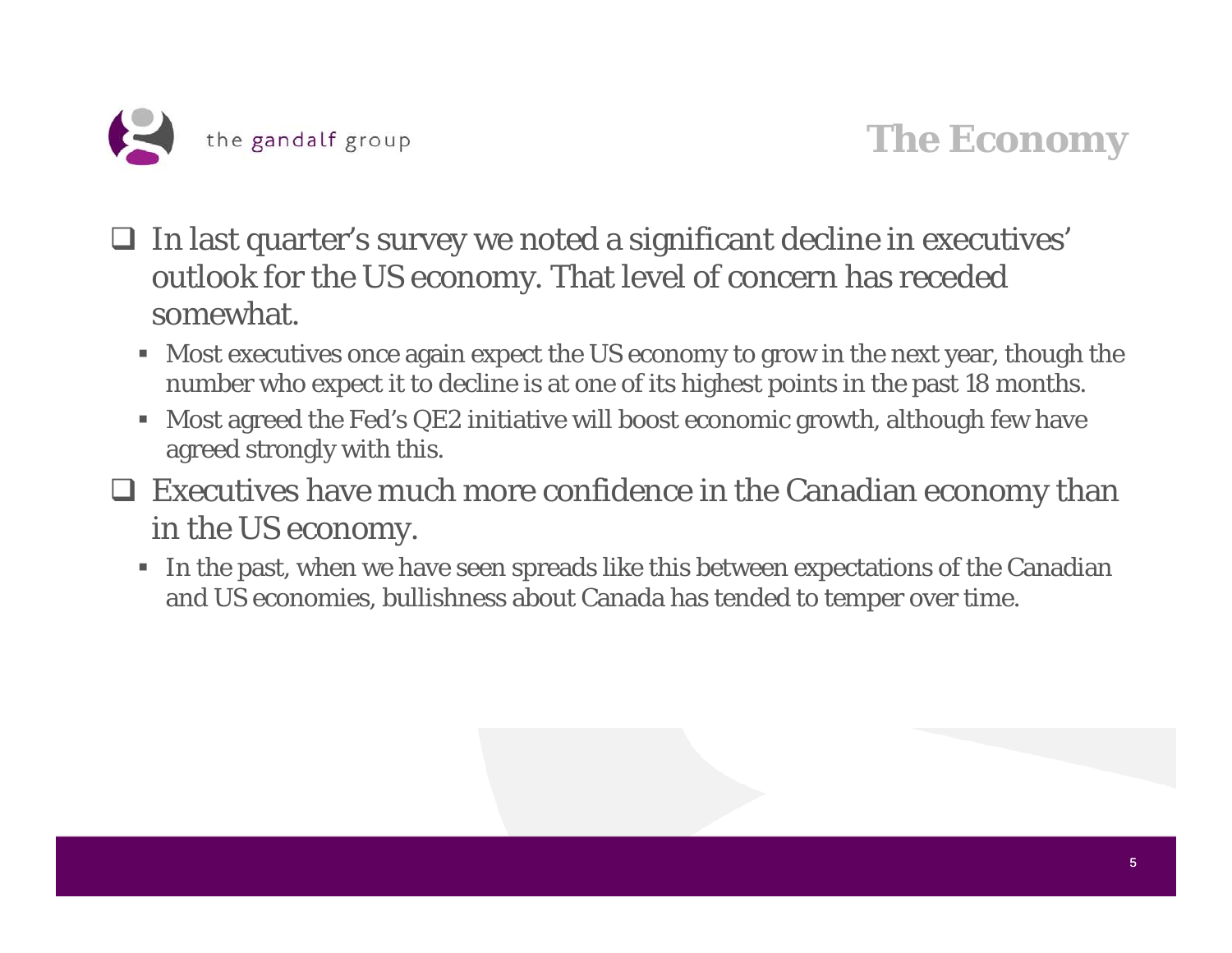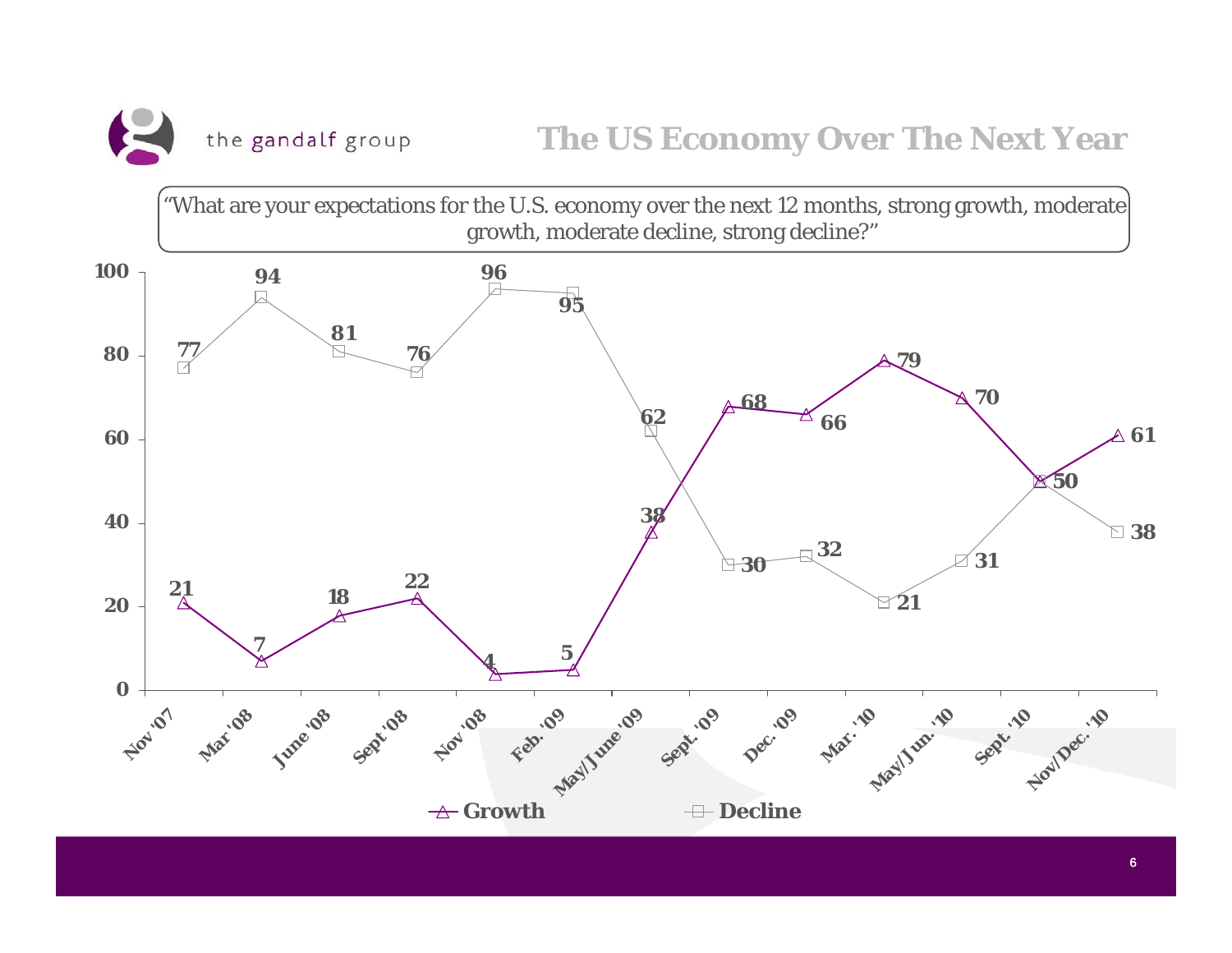the gandalf group

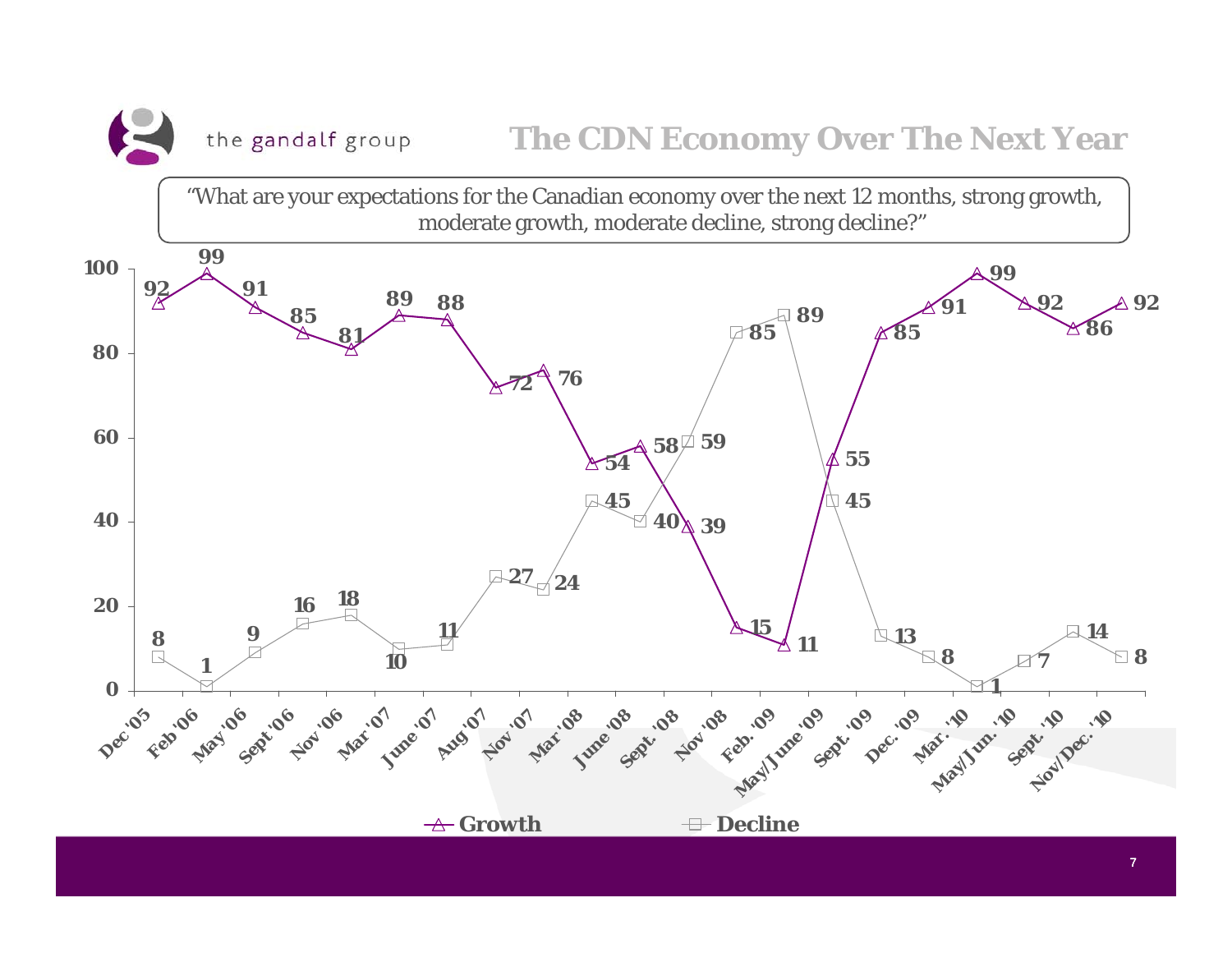#### **Projected Growth – Canadian Economy**  the gandalf group **and US Economy**

"What are your expectations for the Canadian/U.S. economy over the next 12 months, strong growth, moderate growth, moderate decline, strong decline?"

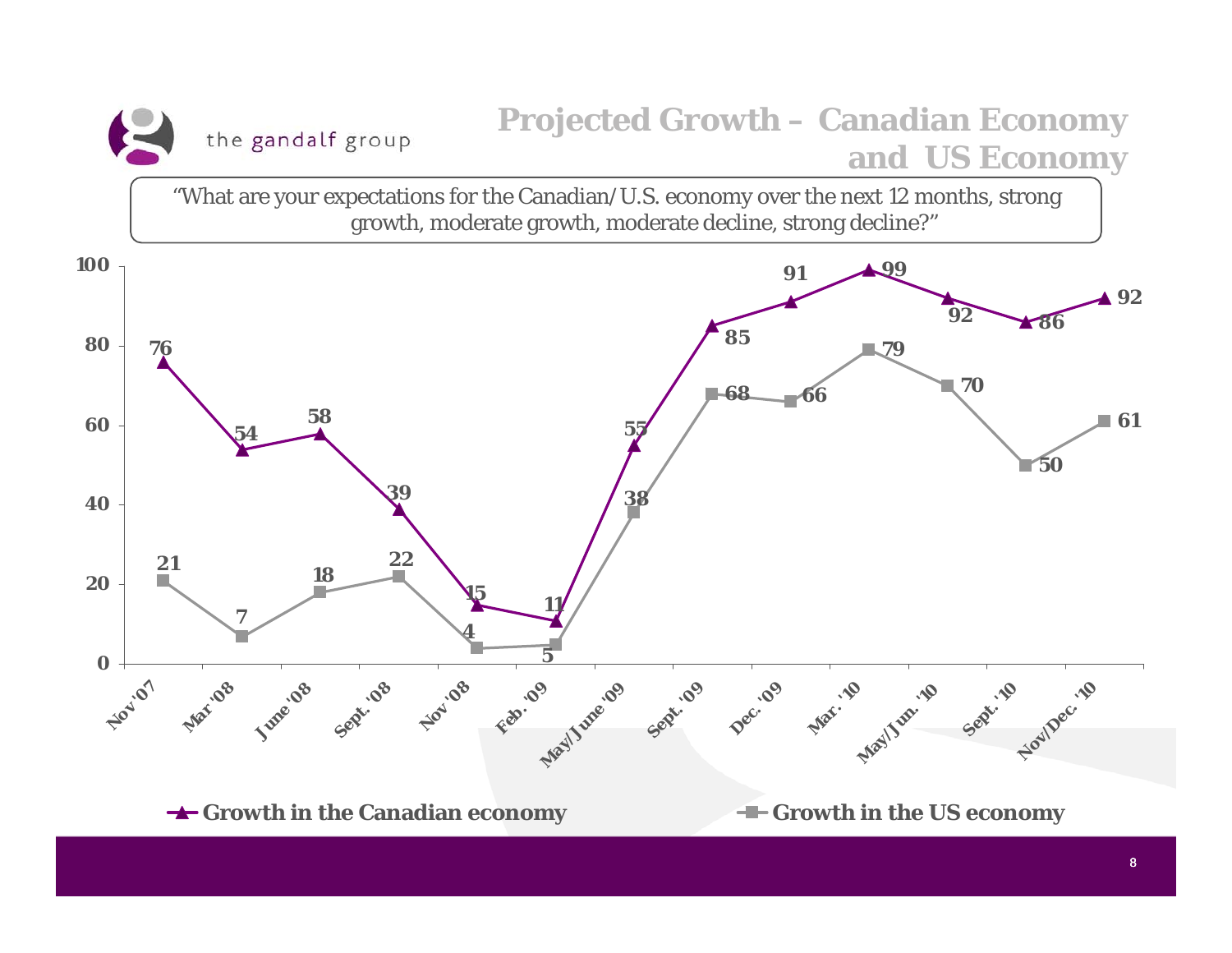

"First, which of the following do you think best describes the Canadian economy at the current time strong growth, moderate growth, moderate decline, strong decline?"

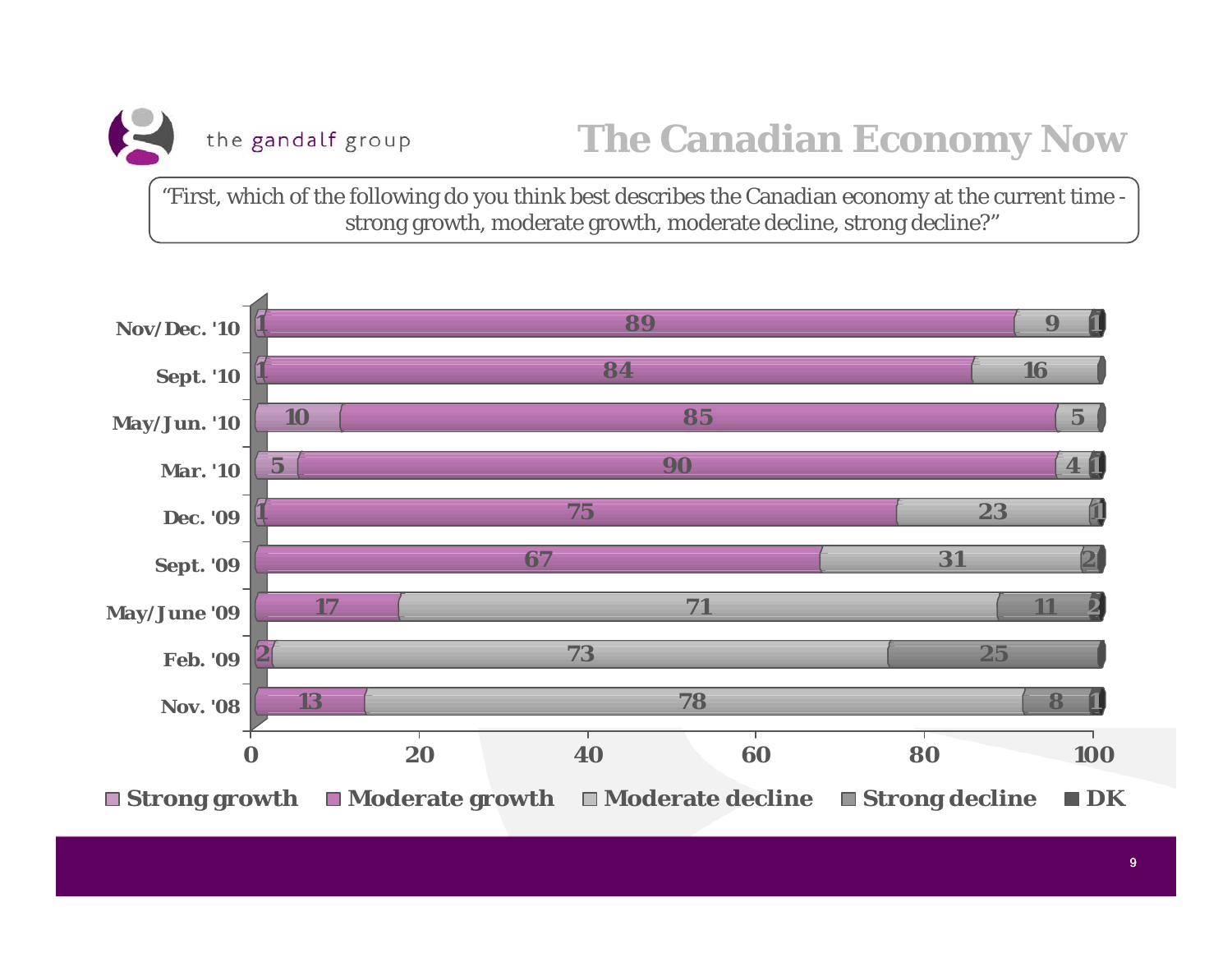

"And what are your expectations for the Canadian economy over the next 12 months, strong growth, moderate growth, moderate decline, strong decline?"



**Strong growth Moderate growth Moderate decline Strong decline DK**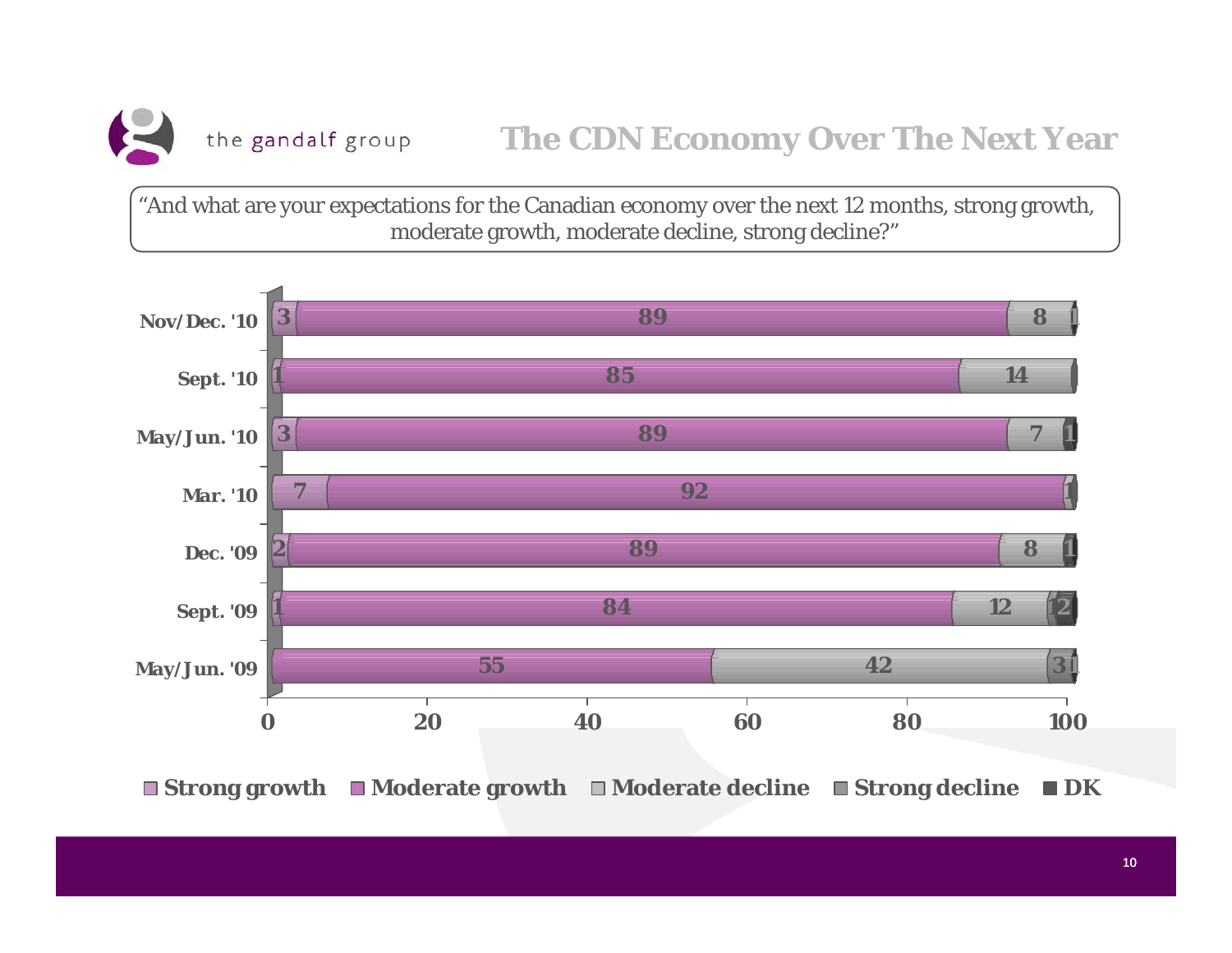

- Executives have seen the improving economy in their companies' performances: 80% of executives said the value of their company increased over the past year, up from 56% who said the same this time last year.
- $\Box$  The outlook for growth among ROB 1000 companies is at its highest levels since 2006. Throughout much of the past year, a third of executives have expected their company to be growing strongly. Now almost half are expecting strong growth.
	- Growth forecasts are led by great expectations out of the resource sector, though the two other major sectors are reporting improved growth predictions.
- $\Box$  This appears to be leading to major investments in equipment, and possibly employment gains as well.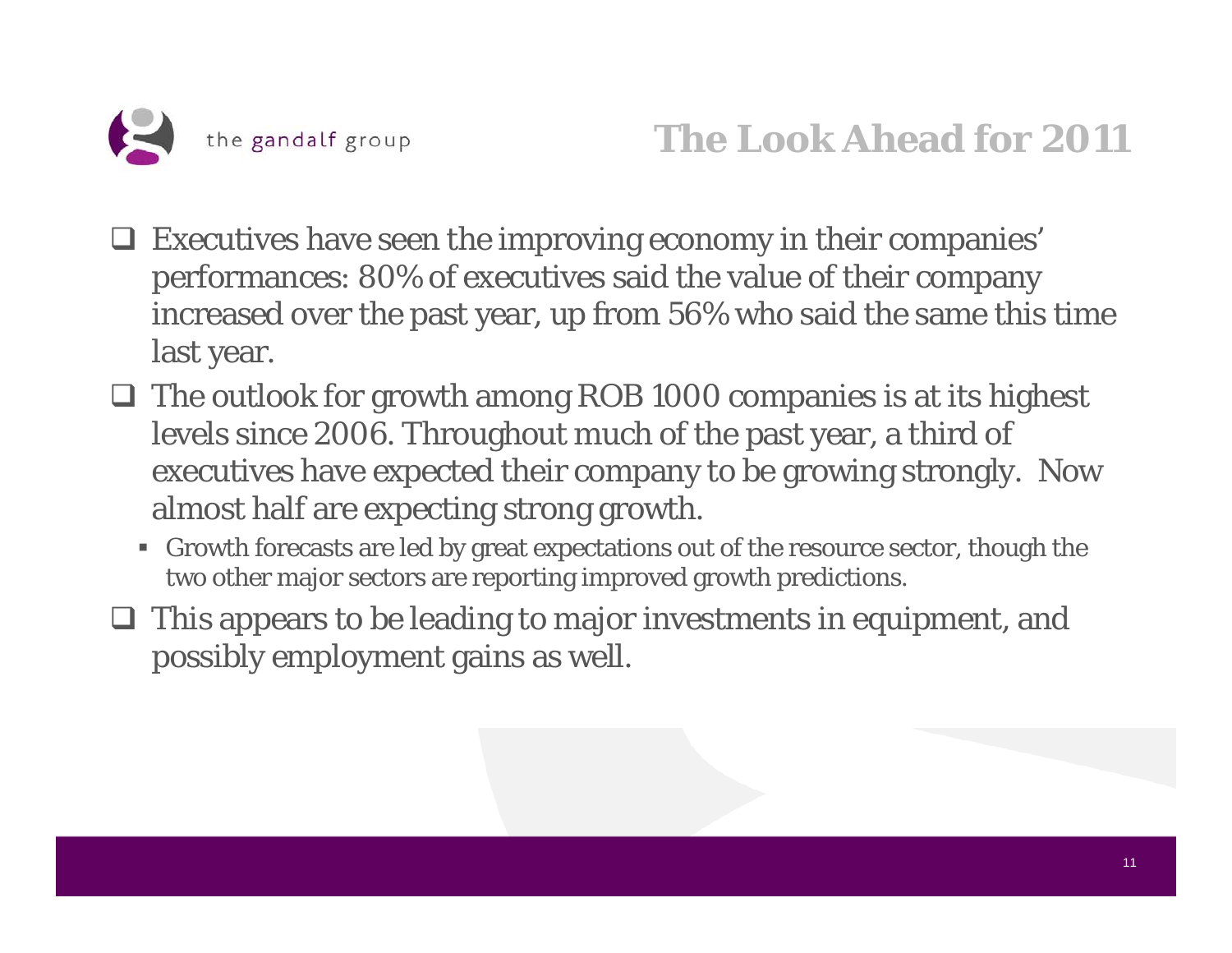

"What are your expectations for your company over the next 12 months, strong growth, moderate growth, moderate decline, strong decline?"

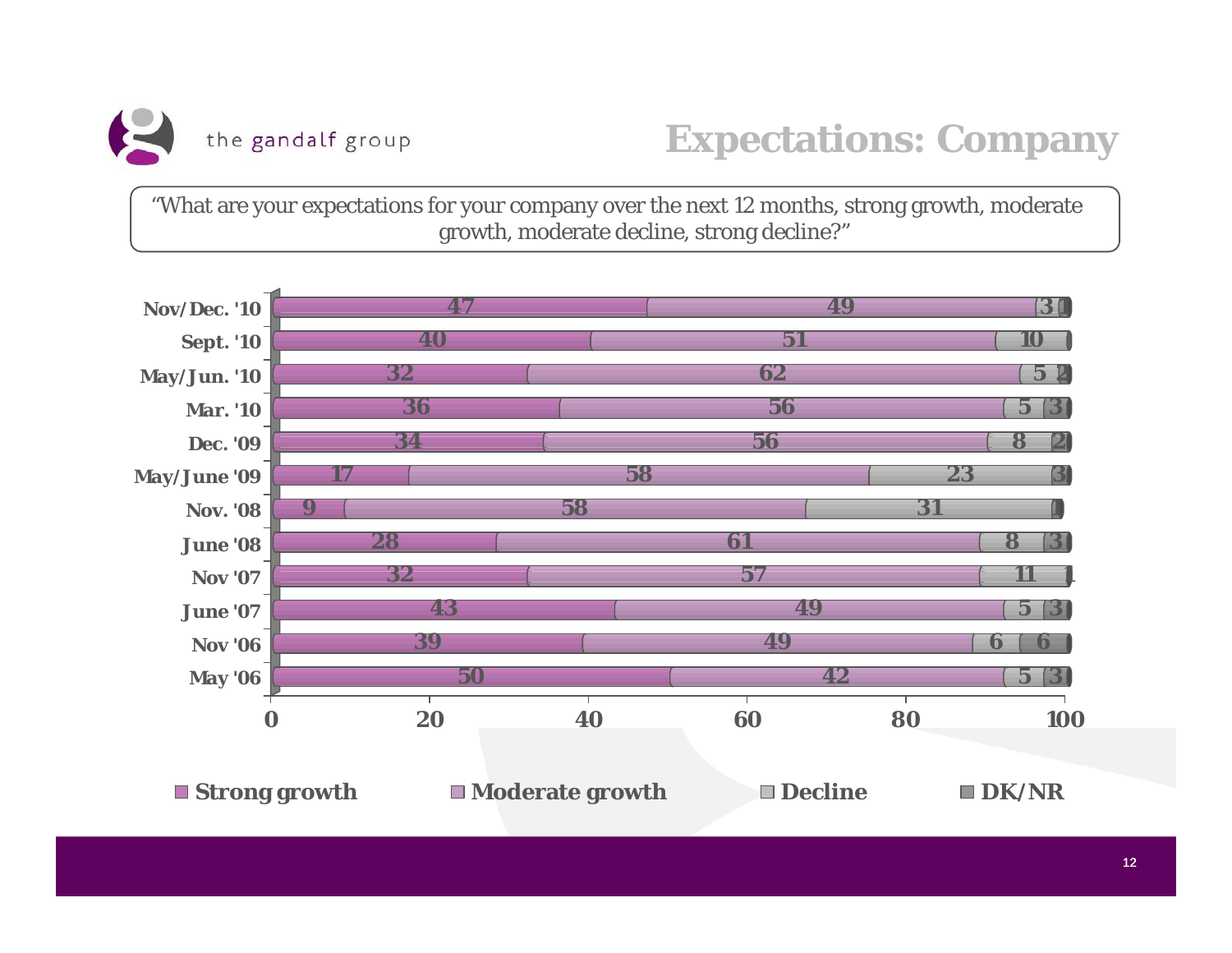

"And what are your expectations for your company over the next 12 months: strong growth, moderate growth, moderate decline, strong decline?"

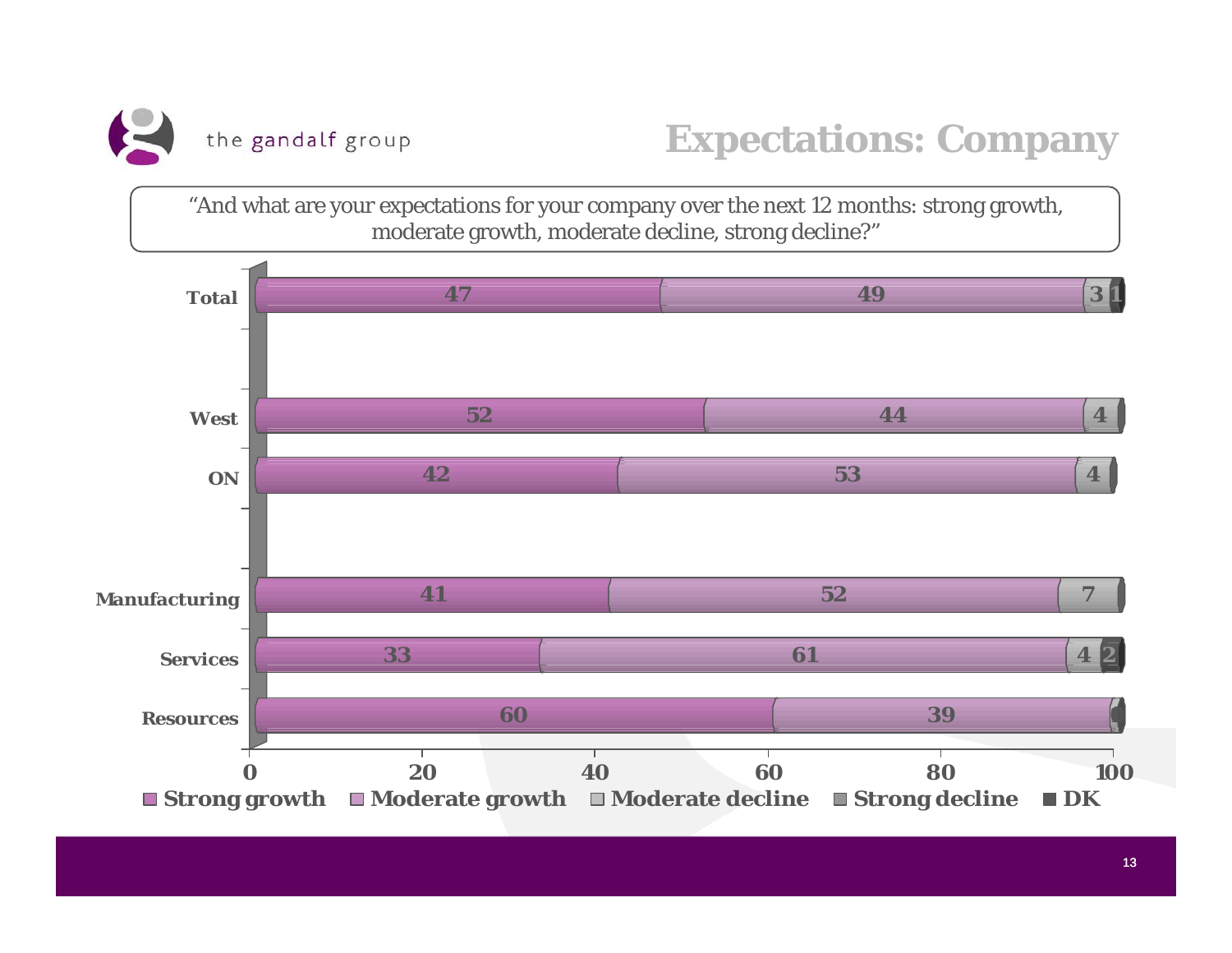

"I am confident the TSX will rise throughout the next year"



**Strongly agree Somewhat agree Somewhat disagree Strongly disagree DK**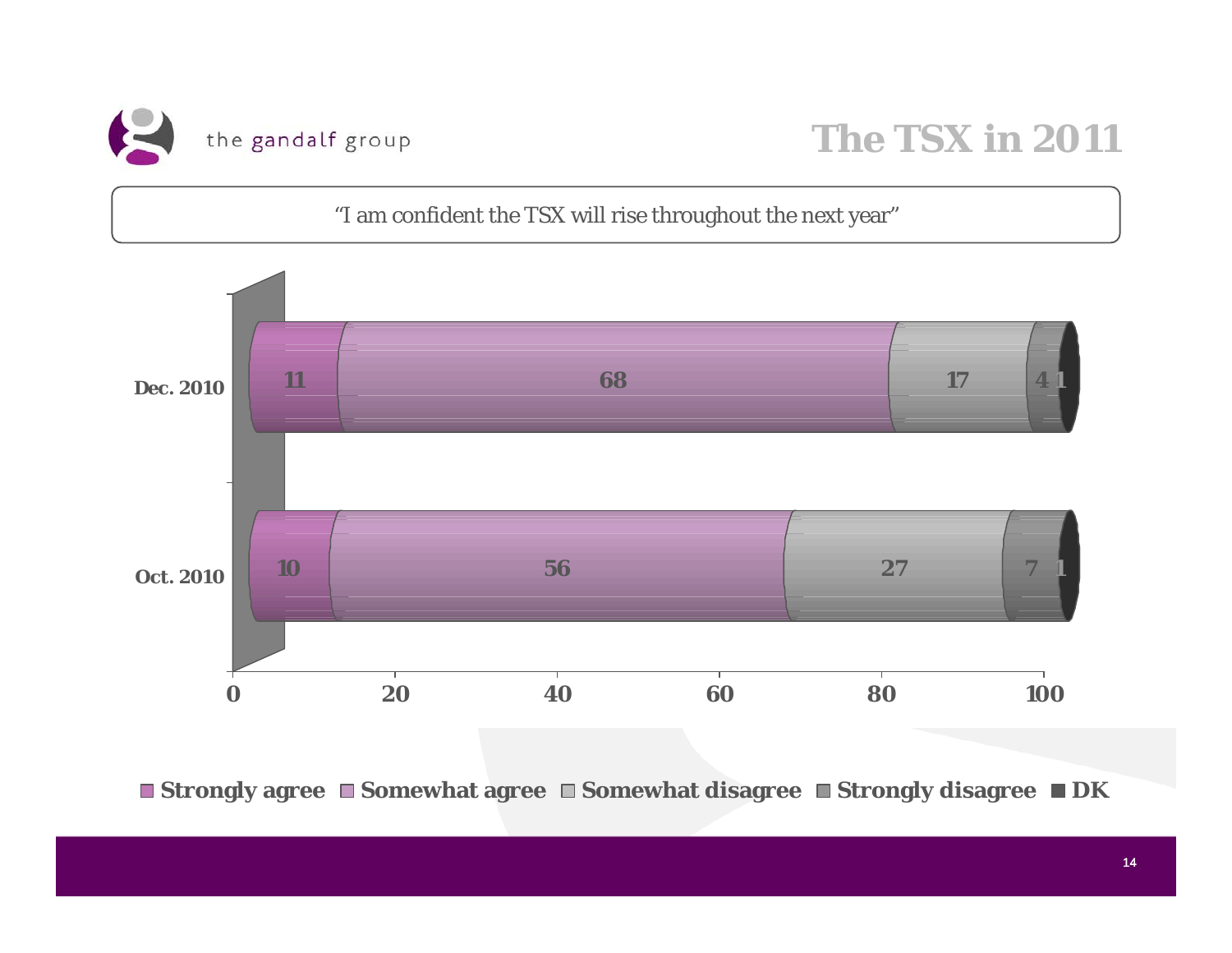

"The value of our company increased during 2010/2009" *Asked in December 2010 survey and Nov.- Dec. 2009 C-Suite Survey*



**Strongly agree Somewhat agree Somewhat disagree Strongly disagree DK/NR**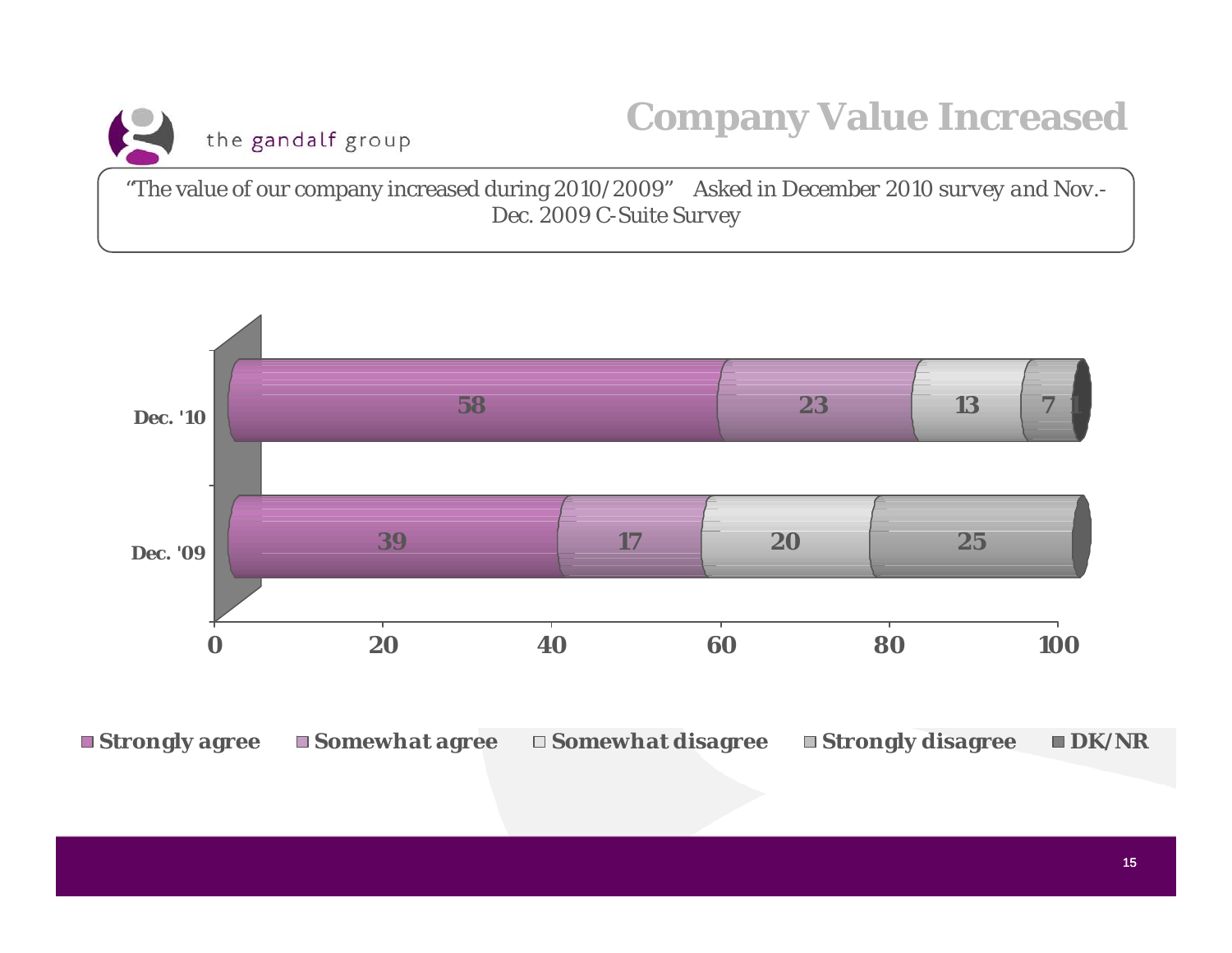

- □ Nearly half of executives are seriously considering increasing capital spending, a slight increase from last quarter and nearly four times as many as in our June 2009 survey (12%).
- □ One in three are seriously considering increasing employment levels.
	- $\blacksquare$  Even among those companies who expect only moderate growth this quarter, one in four will likely be hiring and virtually none are likely to lay off staff.
	- $\blacksquare$  Resources companies are leading the way with plans to hire as well as increase capital spending – nearly two thirds of resources companies expect to make major capital expenditures while 43% are very likely to consider increasing staff levels.
- Manufacturing companies are more likely to finance growth through debt than equity. Resource companies are the reverse, relying on equity because debt financing is more difficult to come by.
- $\Box$  The number of executives that said they were very likely to consider growing their business through acquisitions is relatively unchanged since June 2009 – 23% today vs. 20% in 2009.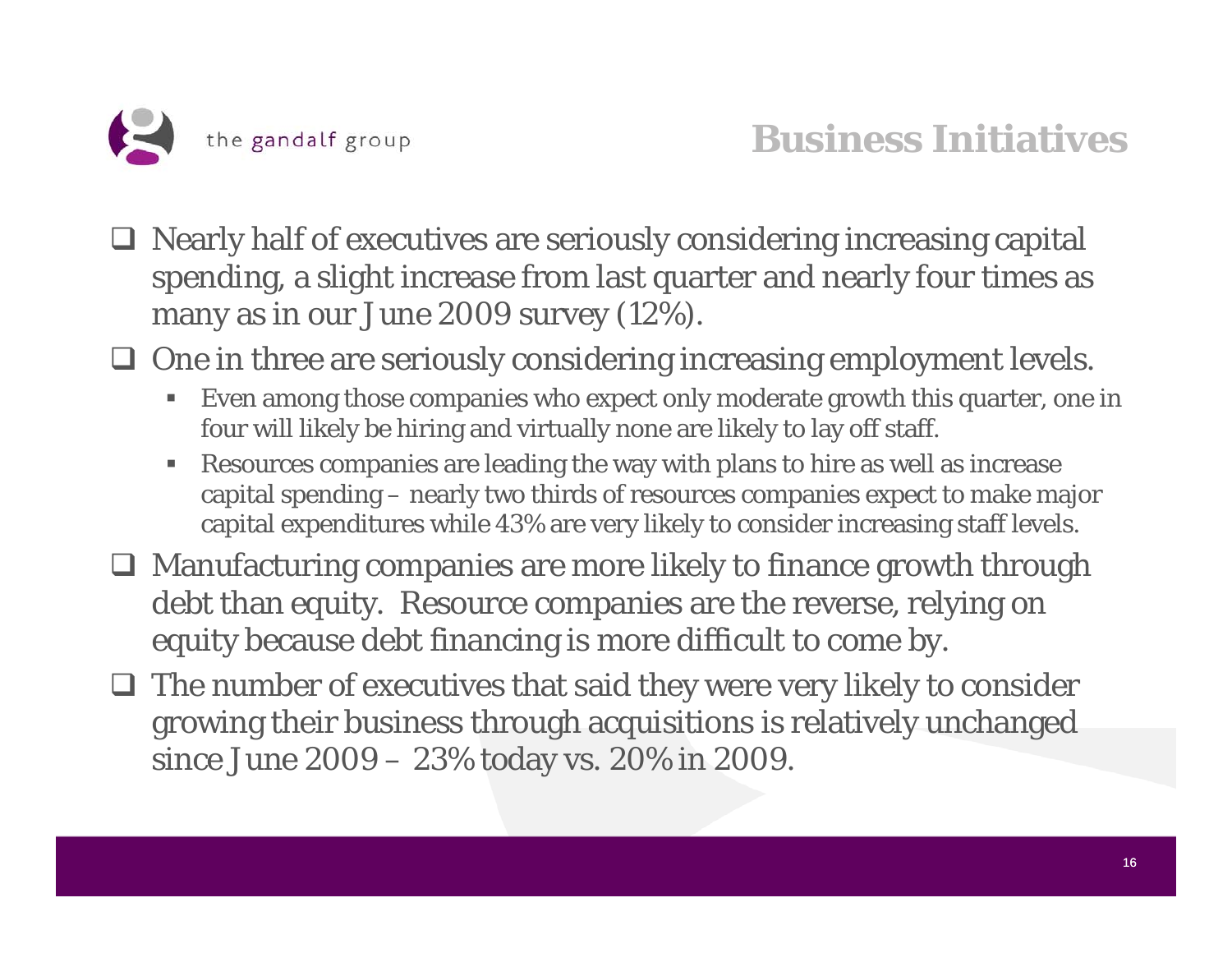

"Please tell me if in this quarter your company would be very likely to consider, somewhat likely to consider, might possibly consider or not at all likely to consider the following initiatives: "

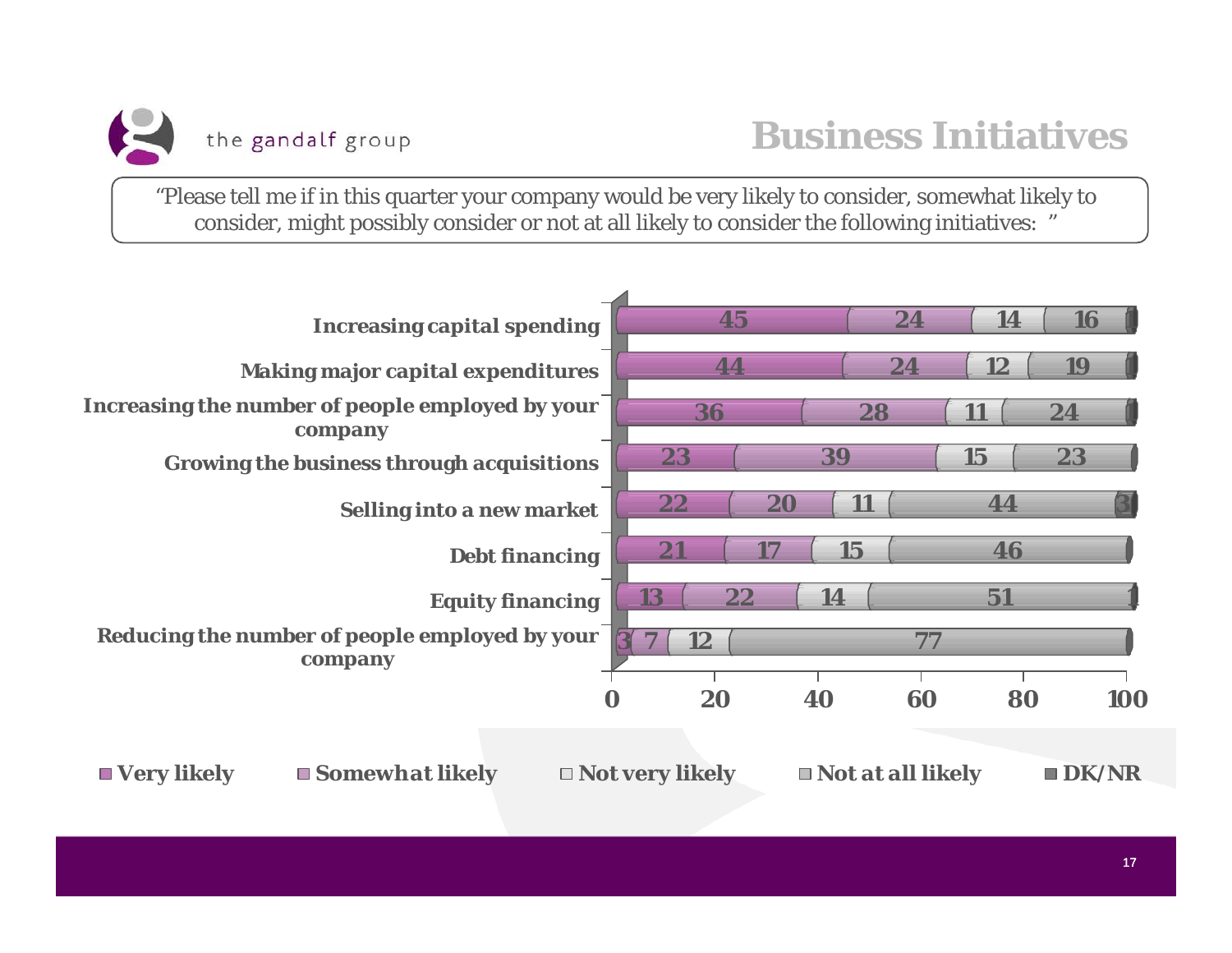

"Please tell me if in this quarter your company would be very likely to consider, somewhat likely to consider, might possibly consider or not at all likely to consider the following initiatives: Increasing capital spending. "

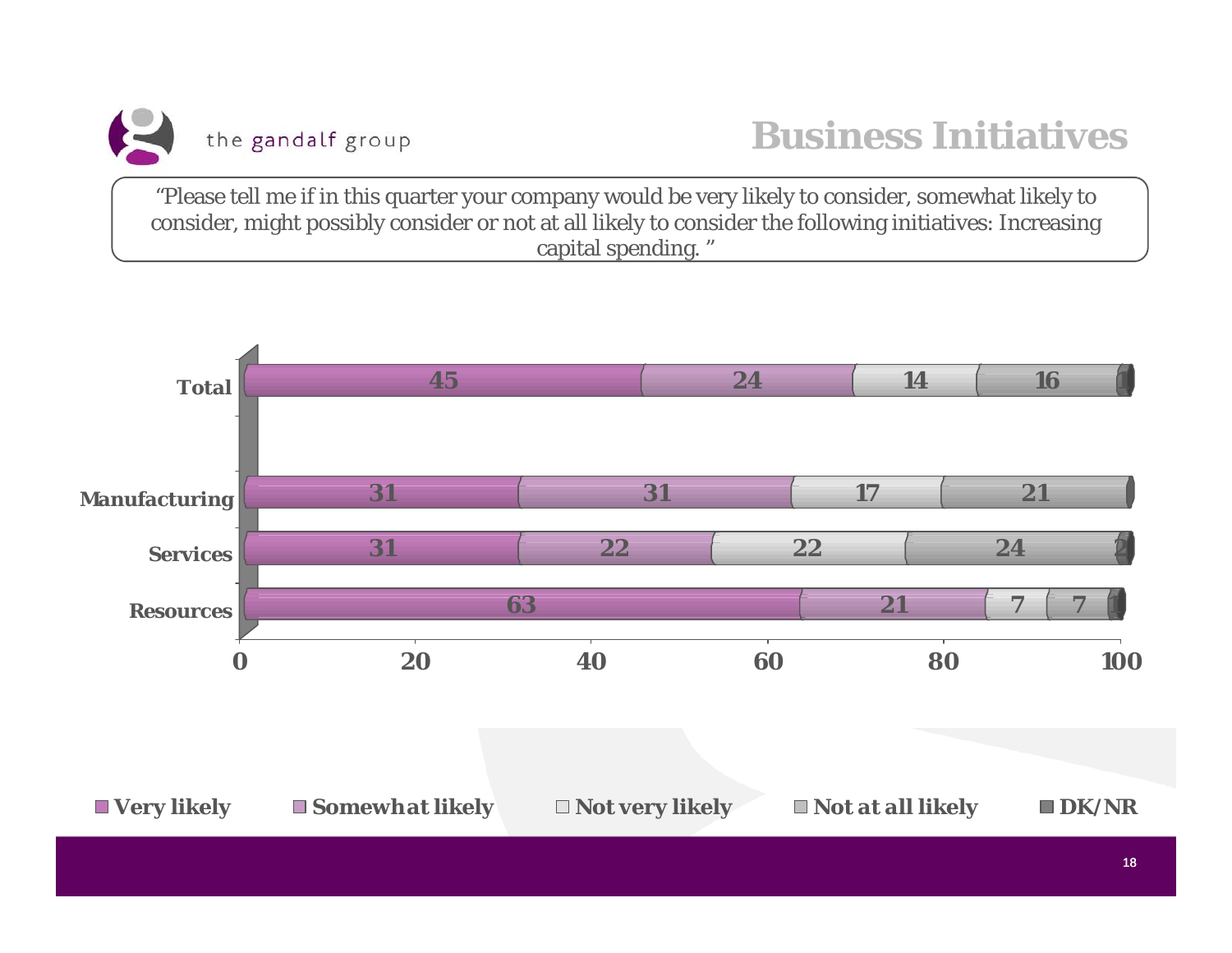

"Please tell me if in this quarter your company would be very likely to consider, somewhat likely to consider, might possibly consider or not at all likely to consider the following initiatives: Increasing the number of people employed by your company"

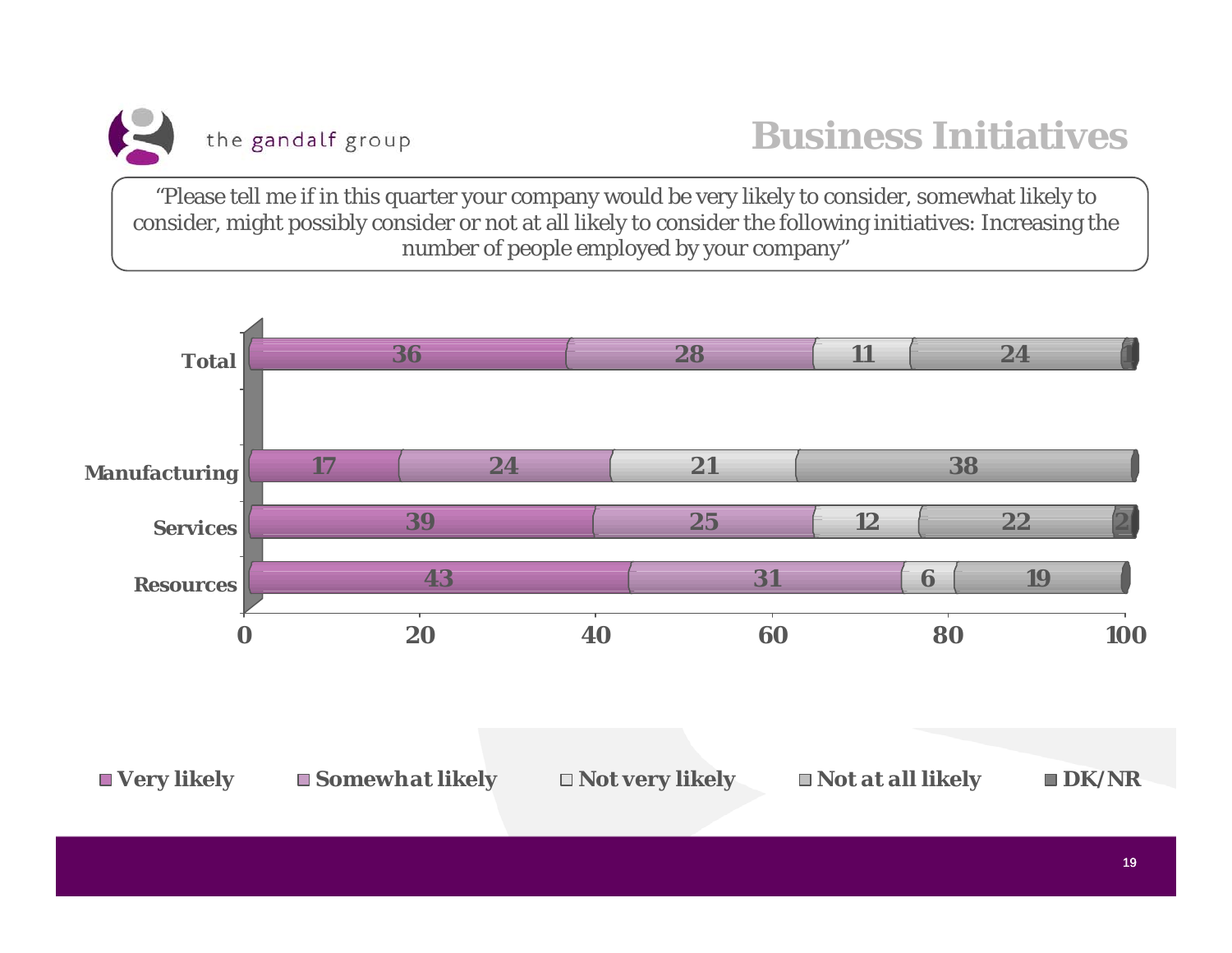

"Please tell me if in this quarter your company would be very likely to consider, somewhat likely to consider, might possibly consider or not at all likely to consider the following initiatives: Debt financing"

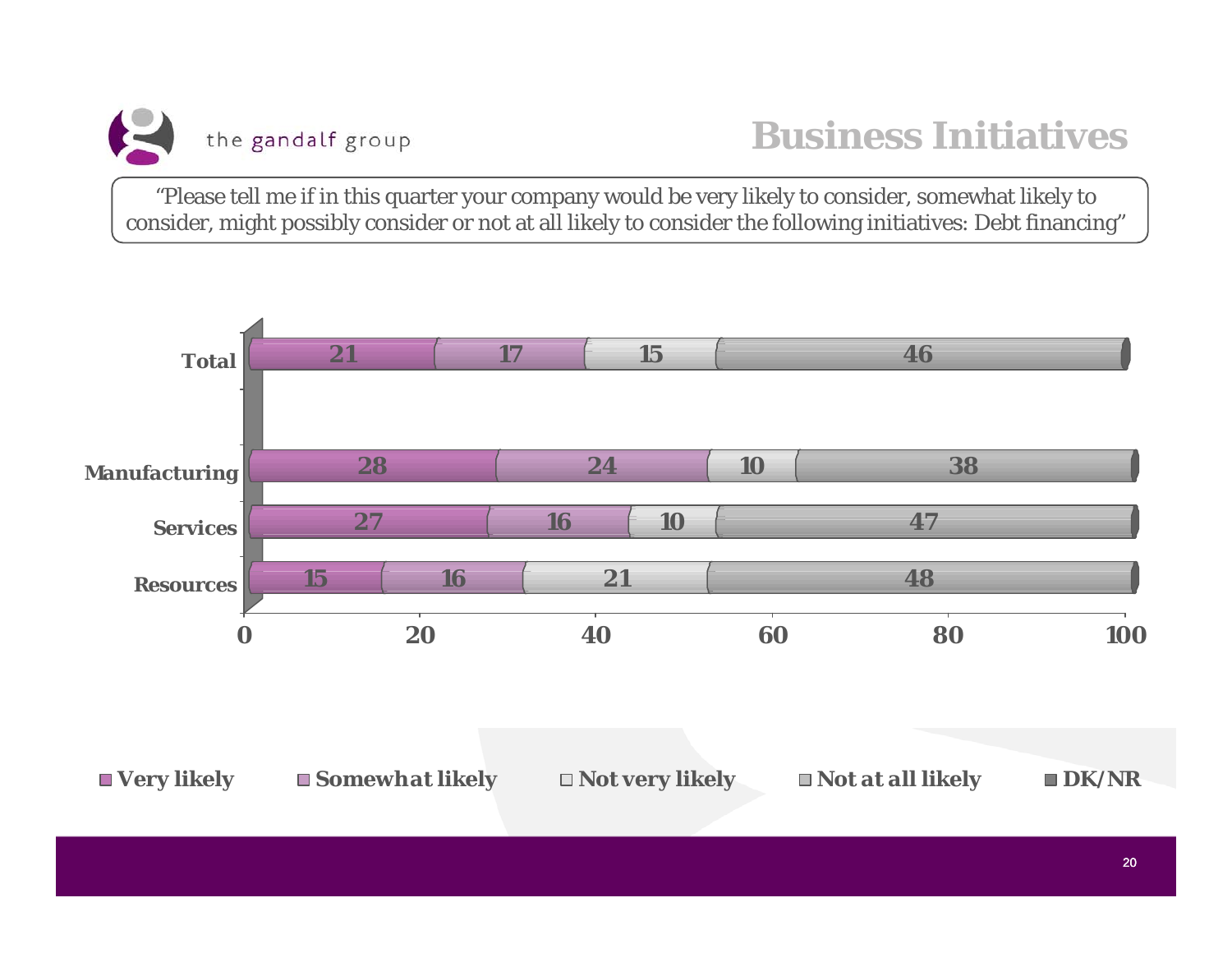

"Please tell me if in this quarter your company would be very likely to consider, somewhat likely to consider, might possibly consider or not at all likely to consider the following initiatives: Equity financing"



21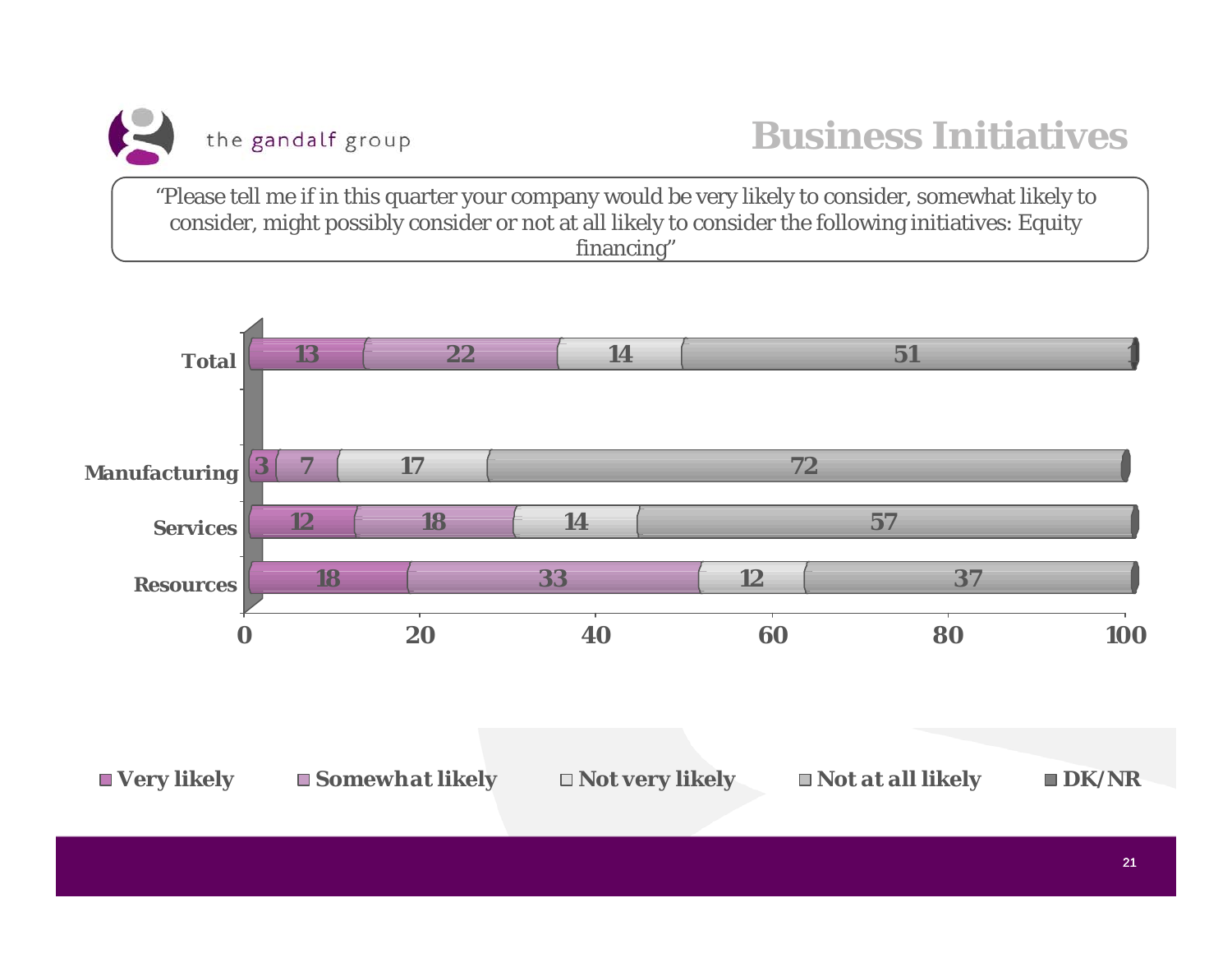

"Please tell me if in this quarter your company would be very likely to consider, somewhat likely to consider, might possibly consider or not at all likely to consider the following initiatives: Selling into a new market. "

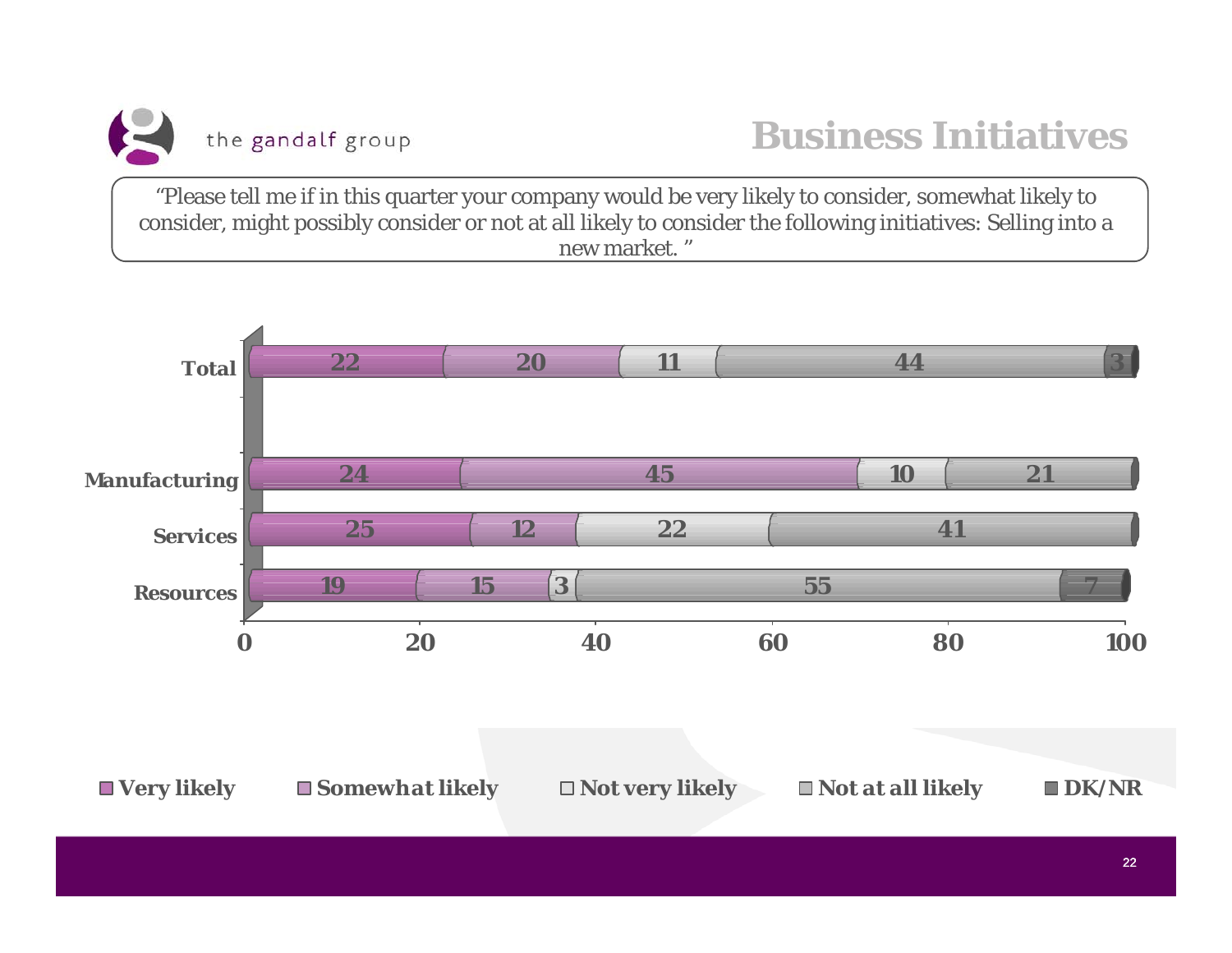

 $\Box$  The Canadian dollar's value is hurting companies more than it's helping.

- $\blacksquare$  Nearly half of executives agreed the high dollar makes them more likely to consider acquiring foreign companies and assets.
- $\blacksquare$  Many executives, including half of manufacturing executives, agreed the high dollar means they'll likely be investing in technology and equipment.
- Yet more executives said it's had a negative than a positive effect only a third said it's a plus.
- $\blacksquare$  On average, executives said the optimal value for the dollar for their companies would be 95 cents US – one in five would like to see the dollar valued at less than 90 cents US.
- $\mathcal{L}_{\mathcal{A}}$ Yet executives are planning on a 97 cent dollar for the coming year.
- $\blacksquare$  Manufacturers are especially sensitive to the high dollar – two thirds said it's a negative, and while most executives in this sector would prefer a dollar valuation of less than 95 cents, almost all are planning for a dollar valued at or above 95 cents though 2011. Virtually none are planning on less than 95 cents.
- $\blacksquare$  One third of the remaining manufacturing sector would prefer a dollar under 90 cents, which implies that the manufacturing sector has not adjusted to the dollar and further contraction of manufacturing may be occurring.
- $\blacksquare$  This explains in part why manufacturers were more likely than executives in other sectors to be seeking new markets (previous slide).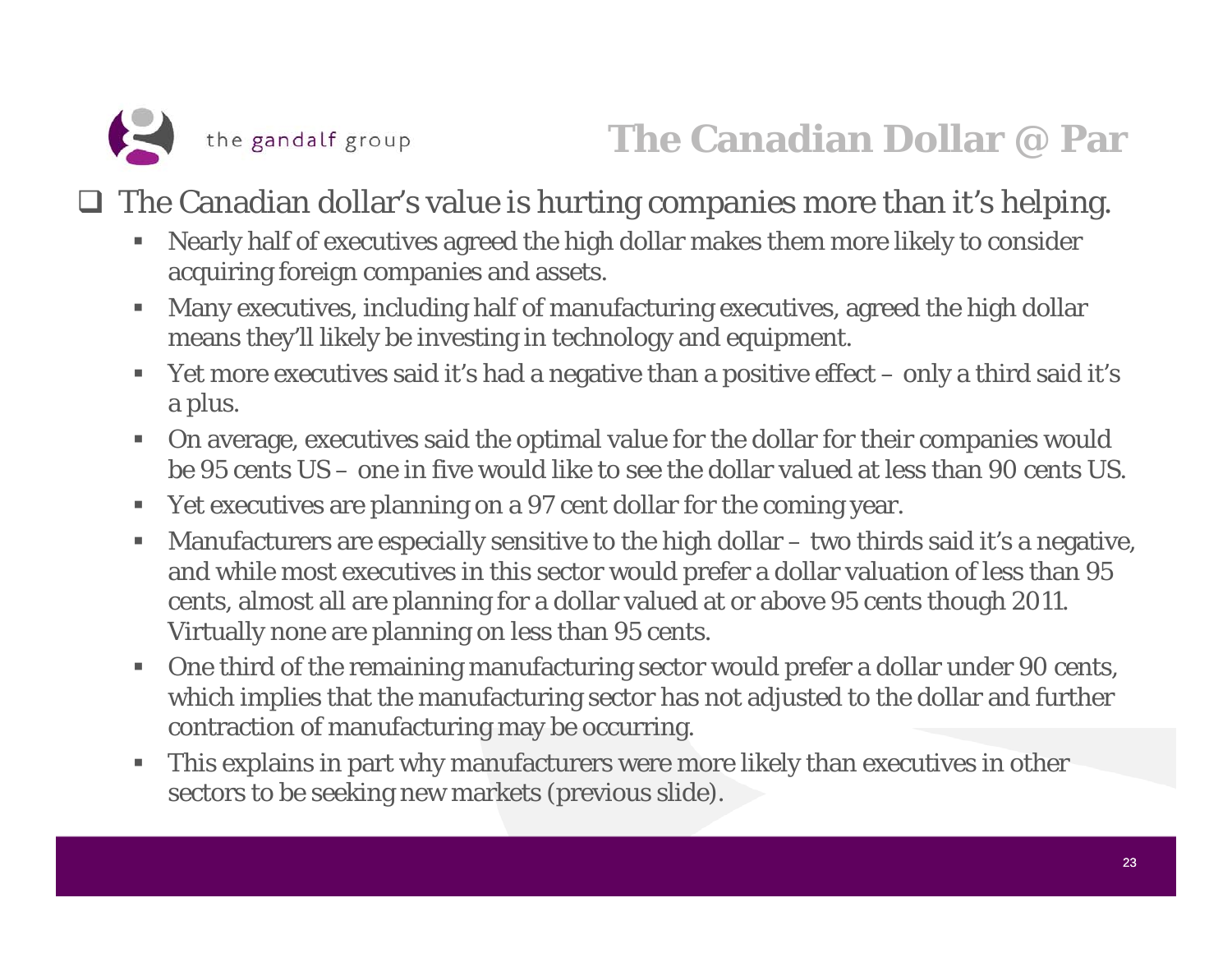"Since June 2009, the value of the Canadian dollar has risen against the US dollar. Has this had a very positive, somewhat positive, somewhat negative or very negative impact on your firm's bottom line?"

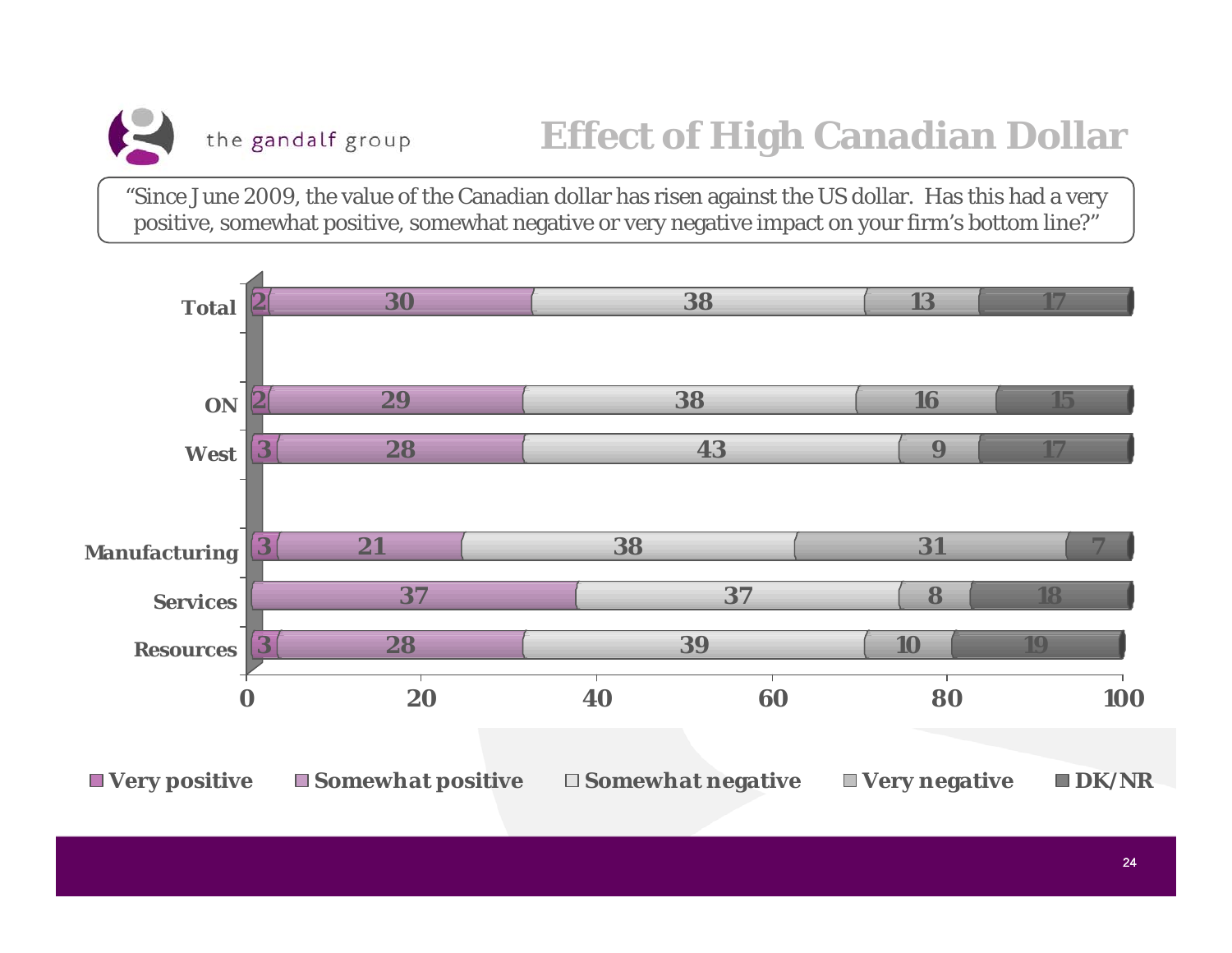#### **Value of Dollar Leads Companies to**  the gandalf group **Consider Acquisitions**

"The high value of the Canadian dollar means our company will consider acquiring foreign companies and assets."

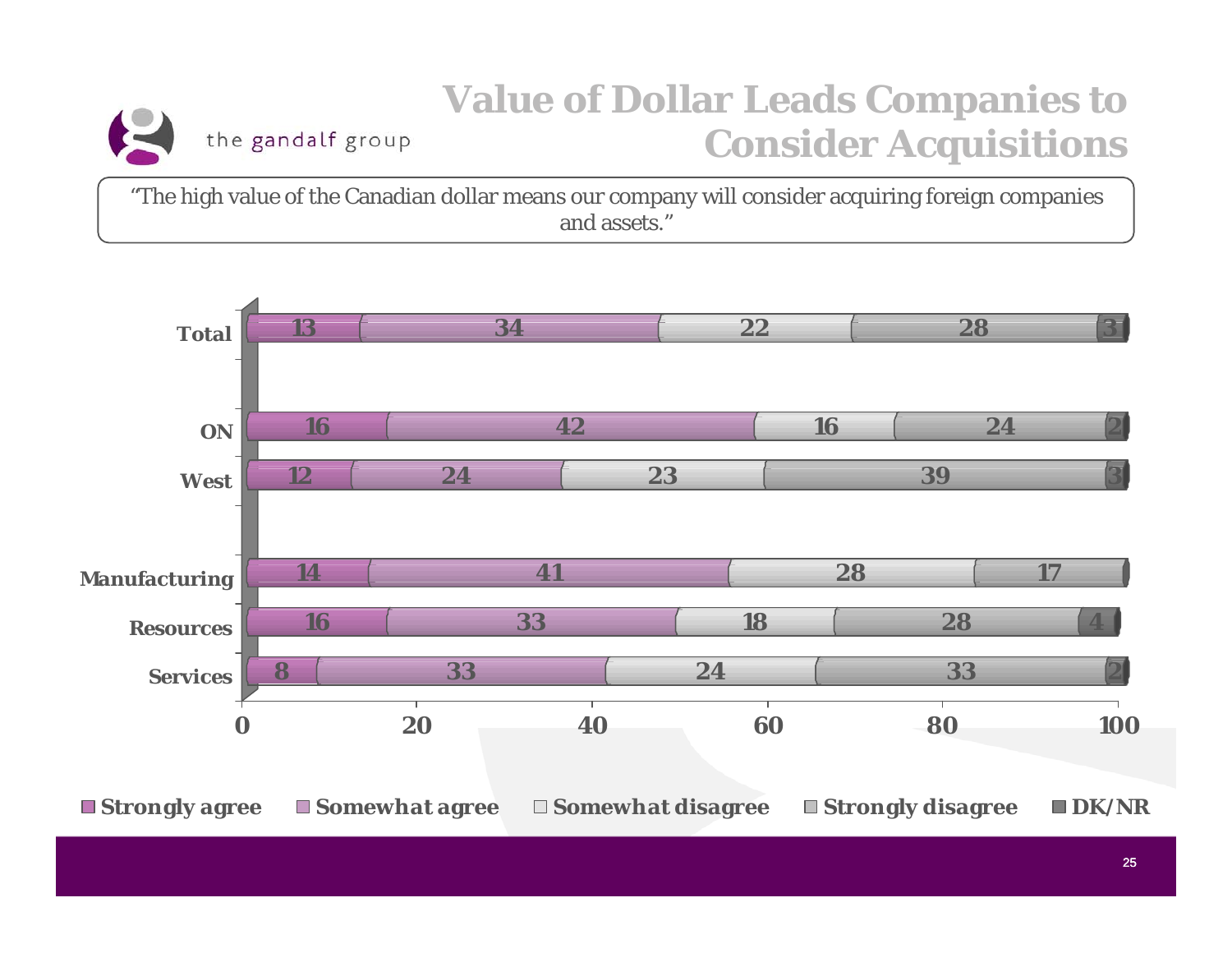#### **High Dollar Leads to Investments in**  the gandalf group **Equipment and Technology**

"The high value of the Canadian dollar means our company will likely be investing in equipment and technology."

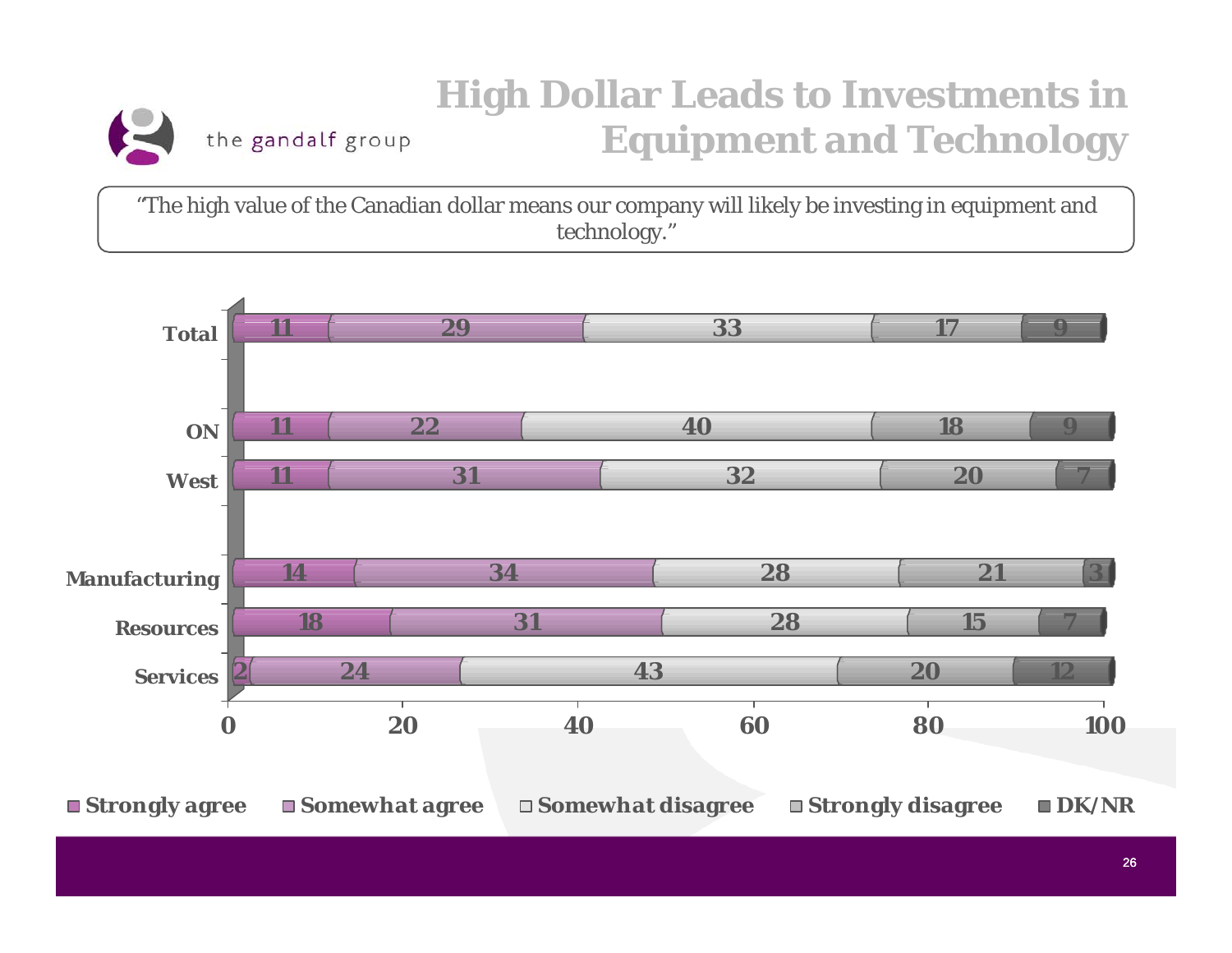# **Optimal Value of CDN Dollar for**

the gandalf group

#### **Company**

"Thinking specifically of your company, what would be the optimal value of the Canadian dollar against the US dollar?"

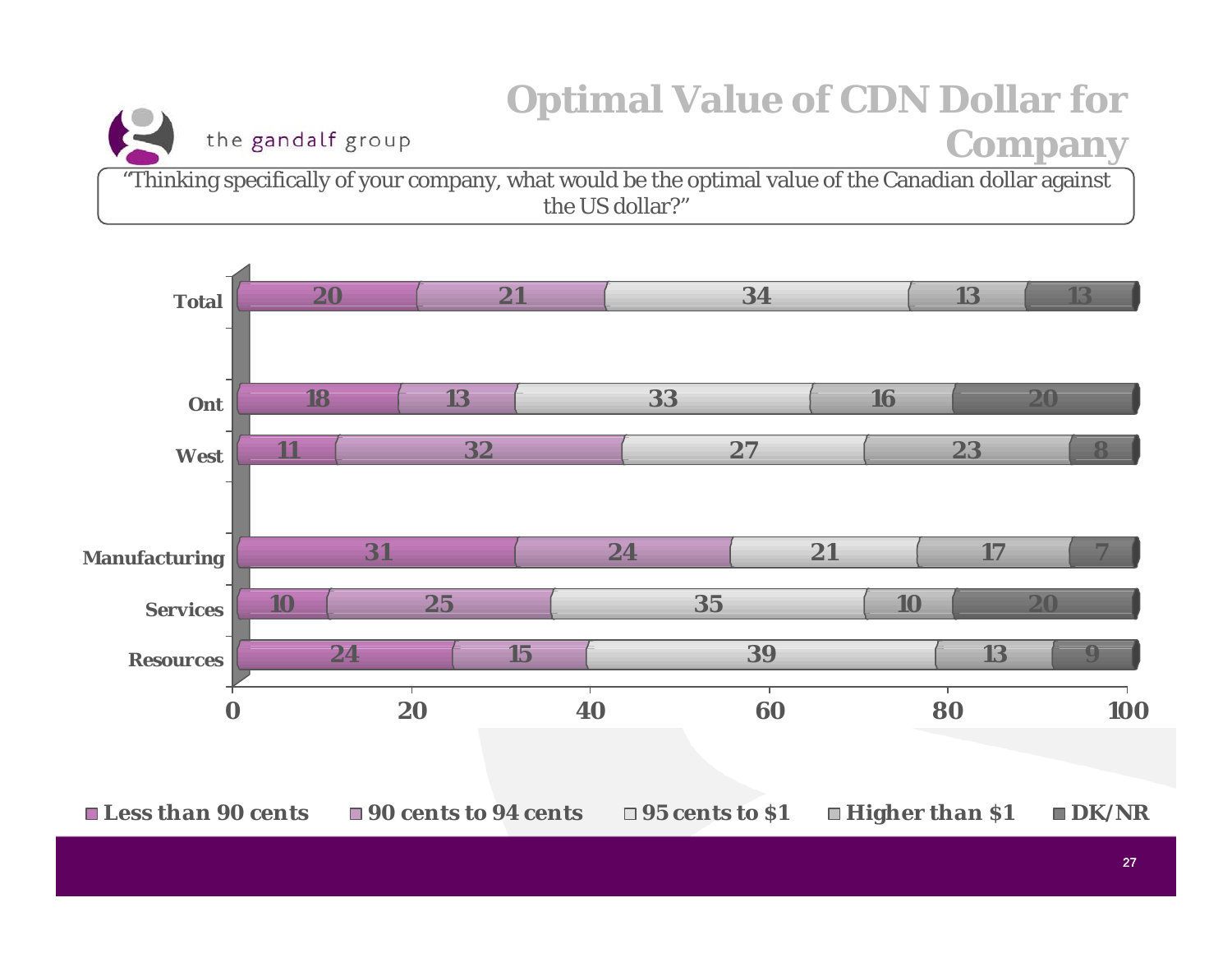### **Value of CDN Dollar Used for Planning in Companies**

"Again, with respect to your company, what valuation for the Canadian dollar are you using for planning for the coming year?"

the gandalf group

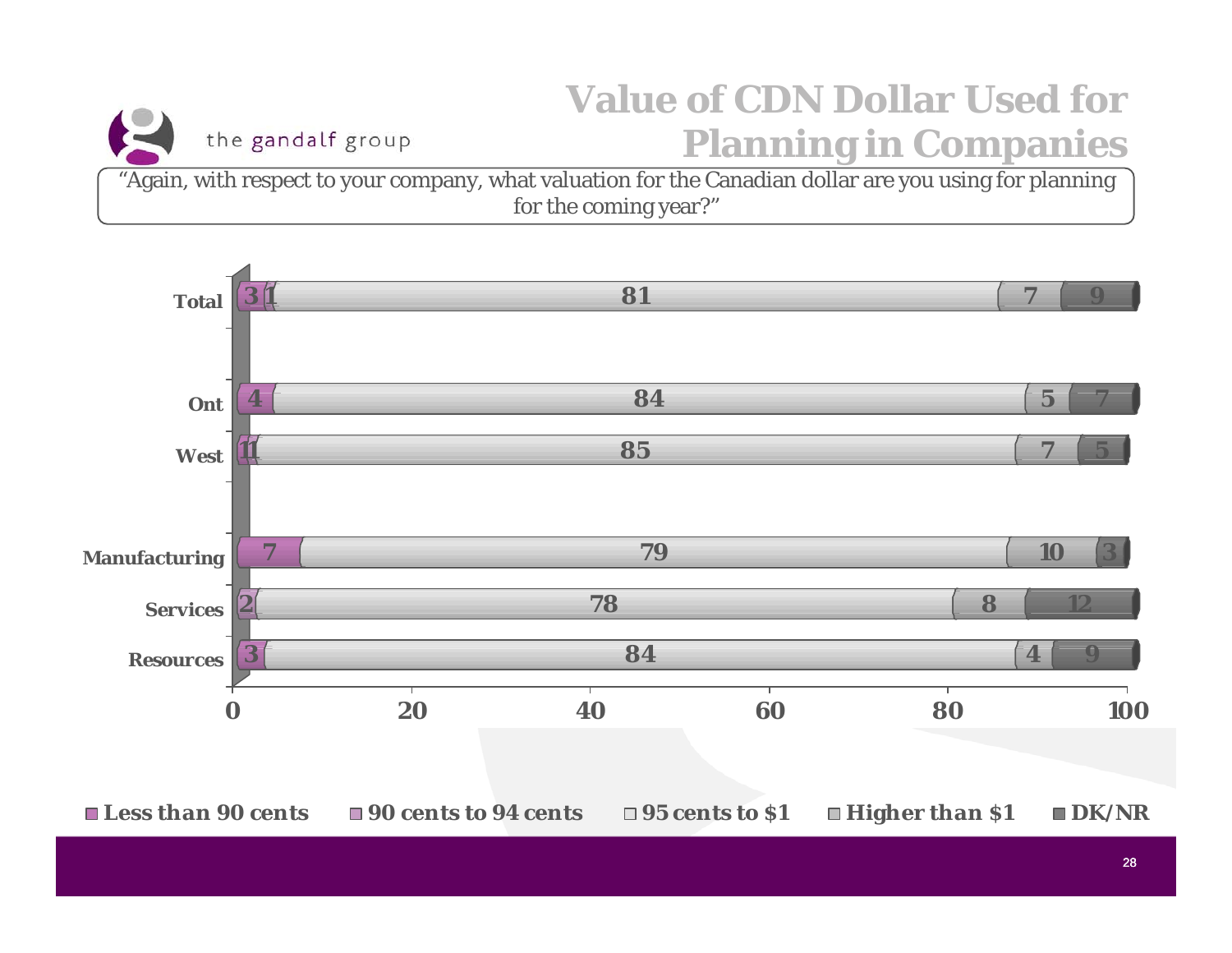

- $\Box$  Previous surveys have seen executives give very high marks to Bank of Canada Governor Mark Carney. In its core mandate of preventing inflation, the Bank receives universal accolades.
- $\Box$  The only apparent weak spot for many executives surrounds the Bank's job of managing the value of the currency.
- $\Box$  Most believe the Bank has done a very good job helping the economy recover and grow, and agreement on this is somewhat stronger in the West than in Ontario.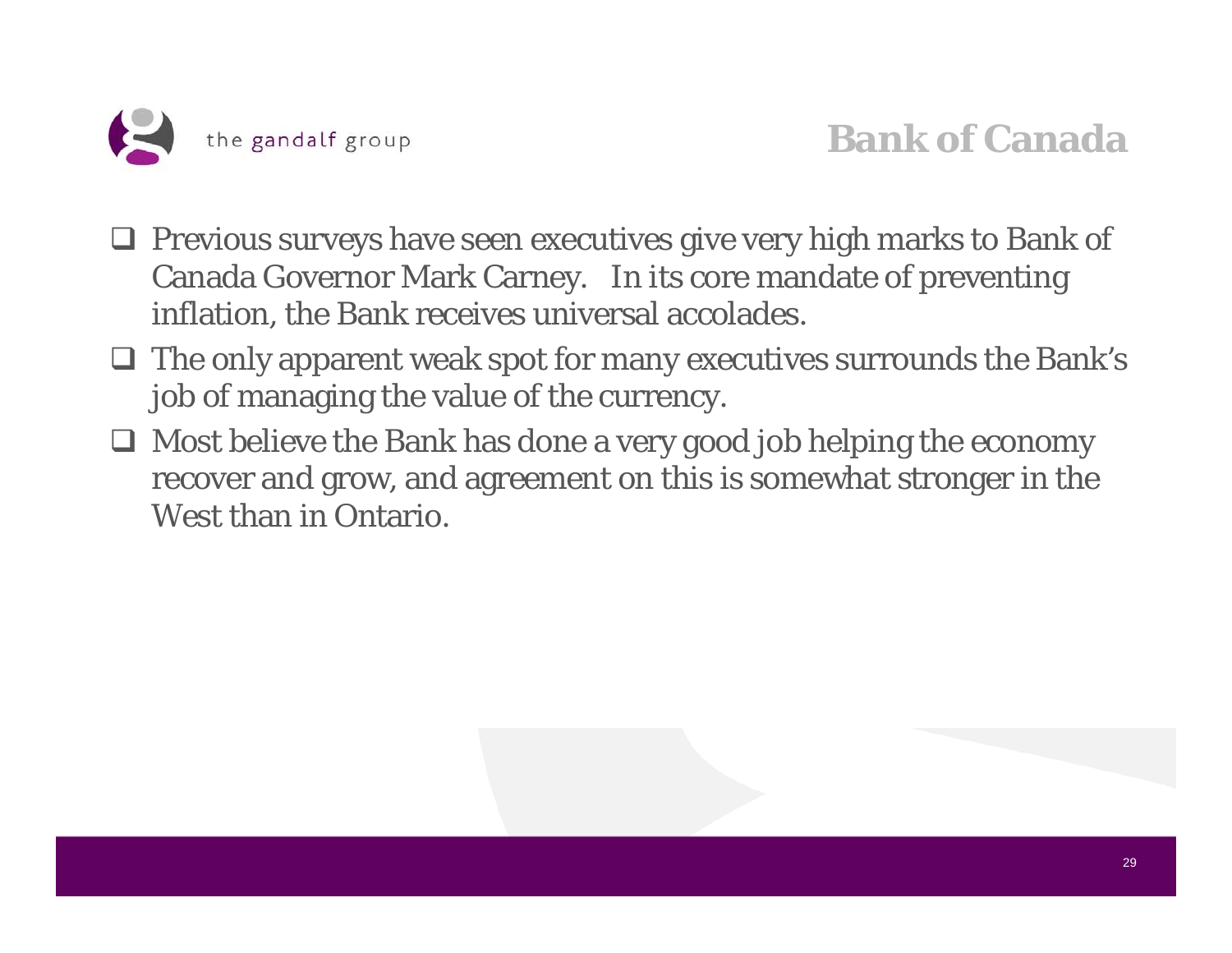

# **Performance of the Bank of Canada**

"Please rate the performance of the Bank of Canada on a scale of 1-9 where 1 means performing very poorly and 9 means performing very well when it comes to:"



30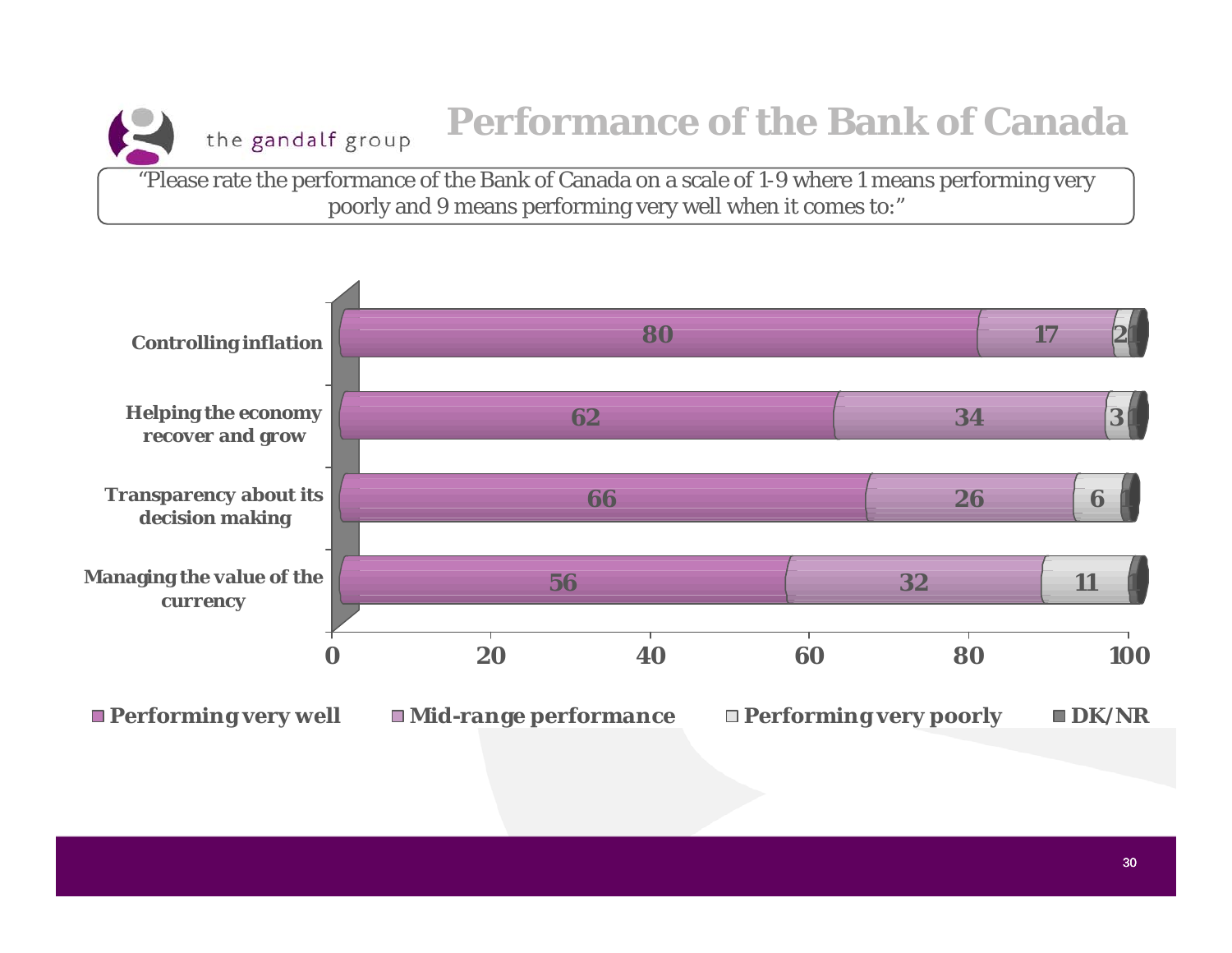

#### **Income Trusts**

- □ New rules will change tax treatment of income trusts in 2011. In 2006, when government announced the change, we found 58% supported the taxation of trusts, with the remainder opposed. Despite the passage of time, the sting of the government's decision has not abated half saying they oppose the policy.
	- Opposition is highest among resources companies, where only a third of executives support the decision – with energy and oil and gas companies were particularly opposed.
	- Only 17% of those surveyed said their company in whole or in part was an income trust in 2006, and most of these 26 companies were in the services sector. Of this small group, none said the impact was positive, most said it's had a negative impact. One in three has since made the conversion and is no longer a trust.

□ Opinions of Minister Flaherty have recovered since 2006-07, when the trusts decision raised the Minister's unfavourability among executives to 32%. Today, only 13% have an unfavourable view of him. Even among those who strongly oppose the decision to tax Income Trusts 29% have an unfavourable view while 49% have a favourable view.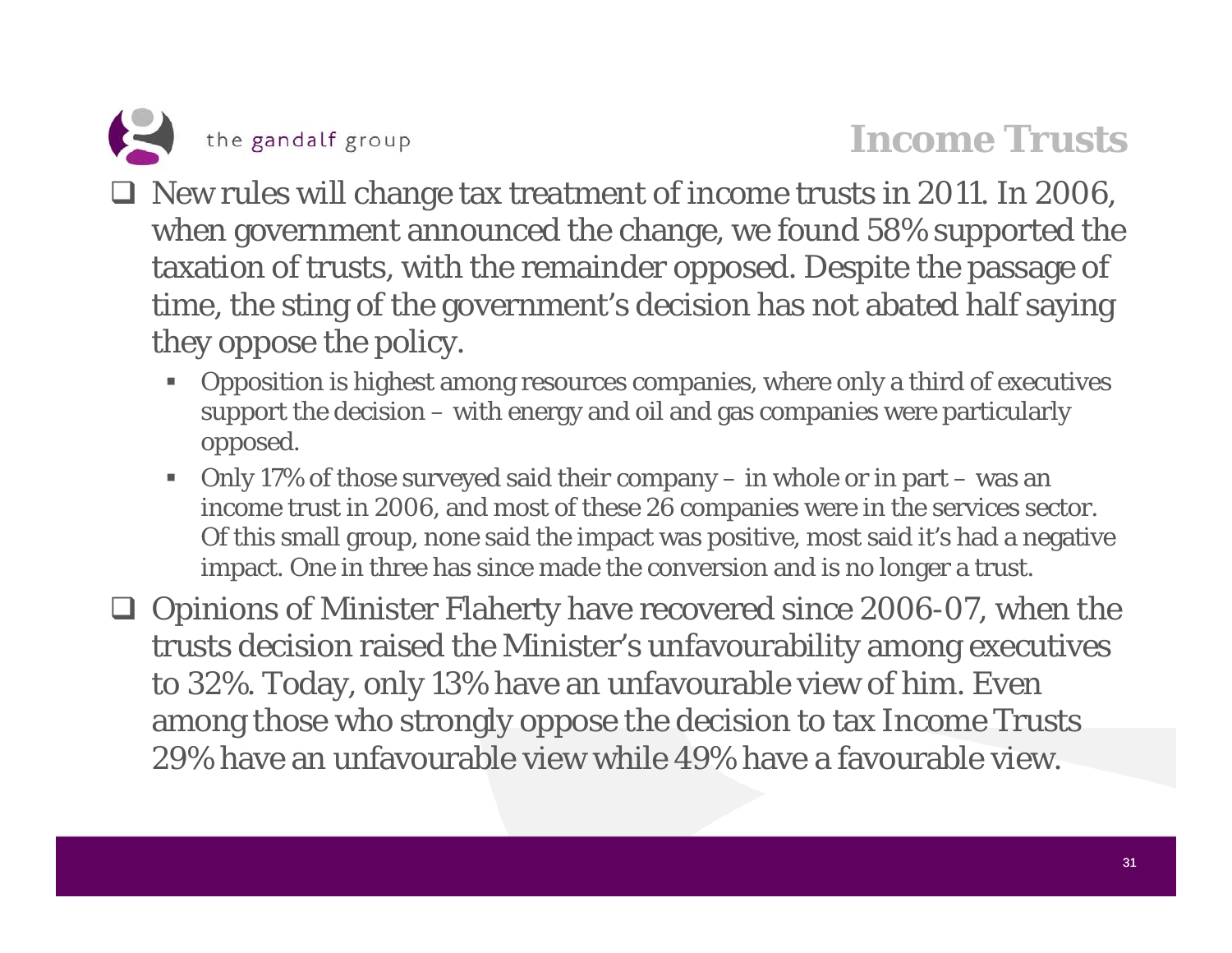# **Support Decision to Tax Income Trusts – 2006 vs. 2010**

"In November 2006, the federal Conservative government announced it would tax income trusts beginning on January 1st, 2011. Do you strongly support, somewhat support, somewhat oppose, or strongly oppose the government's decision to tax Income Trusts?" & in Nov. 2006 "Do you strongly support, support, oppose, or strongly oppose the government's decision to tax Income Trusts."

the gandalf group



**Strongly support Somewhat support Somewhat oppose Strongly oppose DK/NR**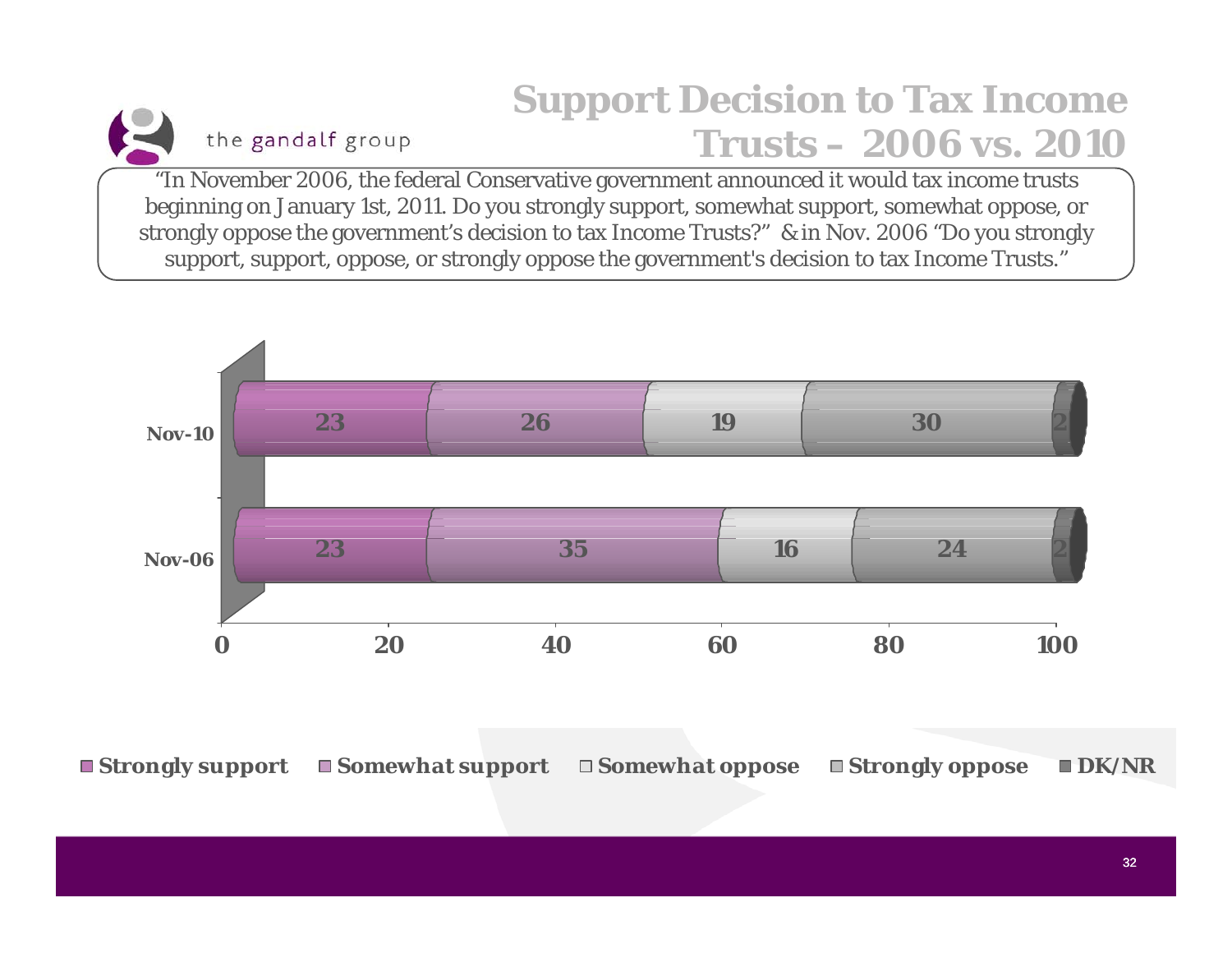the gandalf group

#### **Confidence in Minister Flaherty**

"How much confidence do you have in Finance Minister Flaherty's management of the economy?"

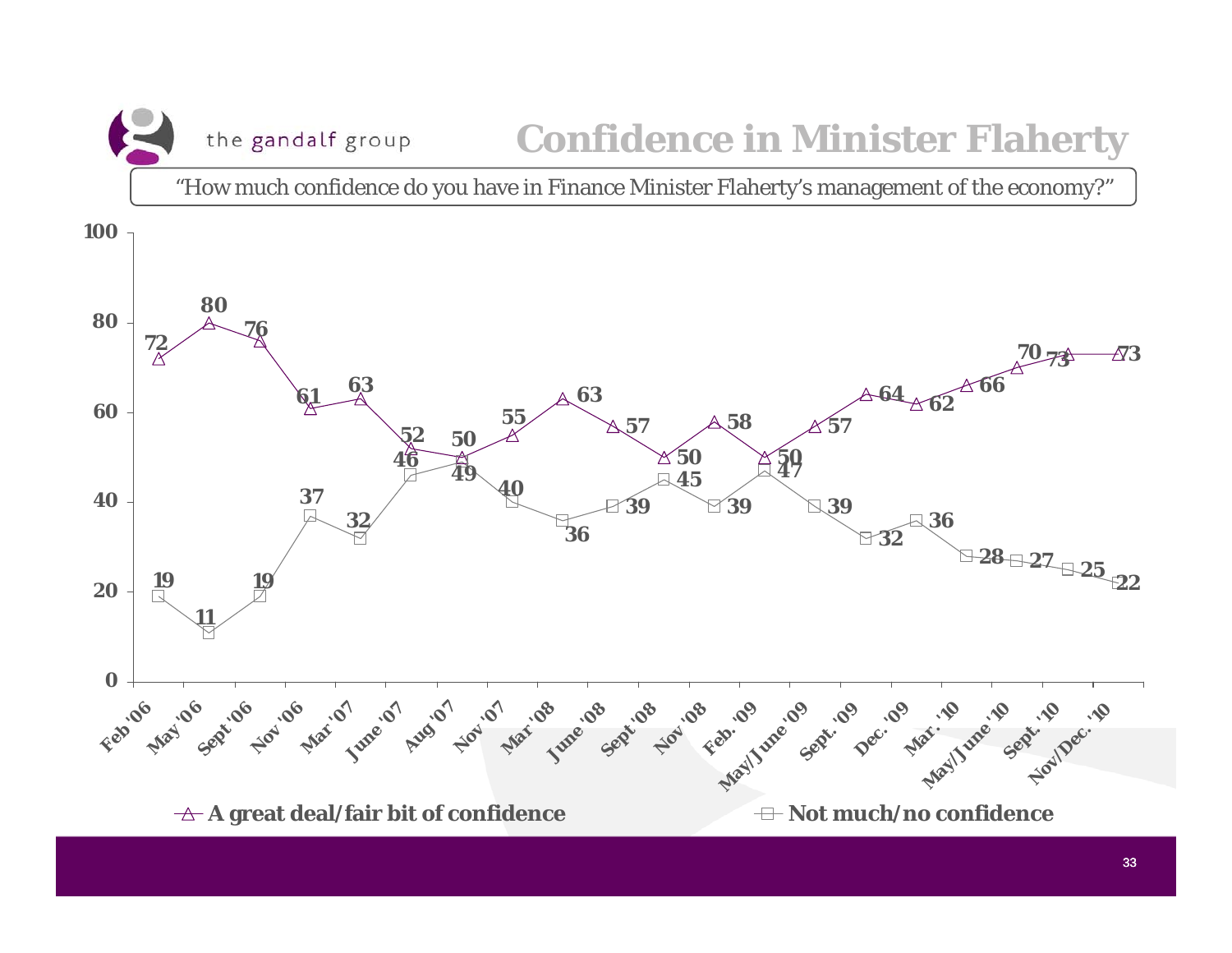the gandalf group **Impressions of Minister Flaherty** 

"How favourable or unfavourable is your impression of Jim Flaherty in his role as Minister of Finance?"

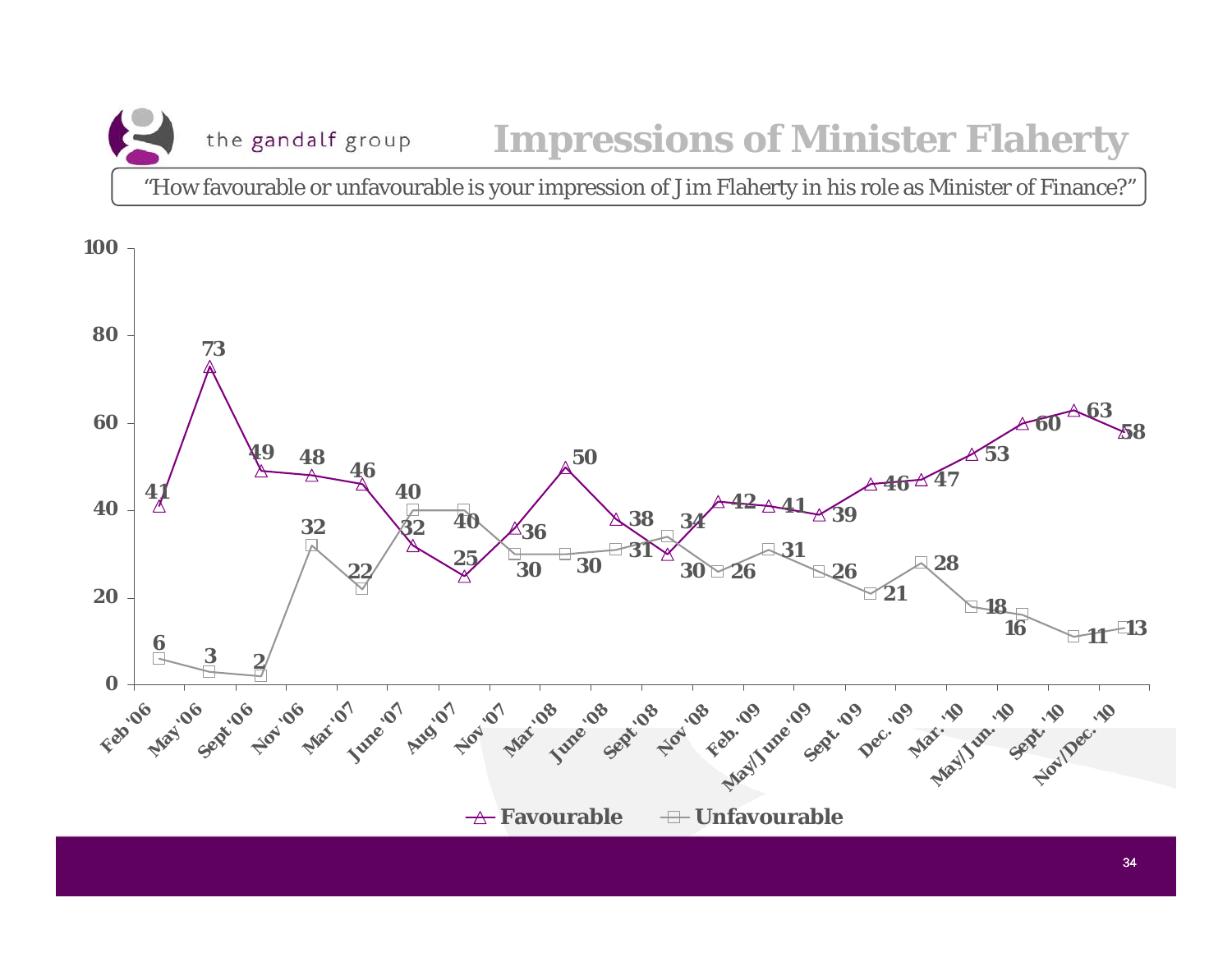

# **Strategic Value of Canadian Corporations to Canada**

- $\Box$  Executives mostly support the government's recent decision to block the takeover of PotashCorp by BHP Billiton. Six in ten support the decision while eight in ten agreed that major purchases by foreign corporations should be subject to a "net public benefit test."
	- $\blacksquare$  Resources sector executives are divided on the decision on PotashCorp – one in four strongly oppose the government's decision, with slightly higher strong opposition from the mining sector, than from oil and gas or energy companies.
- Atomic Energy of Canada Ltd. is a company most believe is of high strategic value and should be protected from foreign control.
- $\Box$  Approximately half of executives see CN Rail and Suncor in the same category, and about a quarter said the same of Bell.
	- Western executives and resources sector executives were less likely to support the "net public benefit" test and less likely to say Bell, Bombardier, Air Canada or RIM are strategic assets that must be protected.
	- $\blacksquare$  With respect to PotashCorp, AECL and CN Rail, Western and Eastern executives were in agreement on the strategic value of these assets.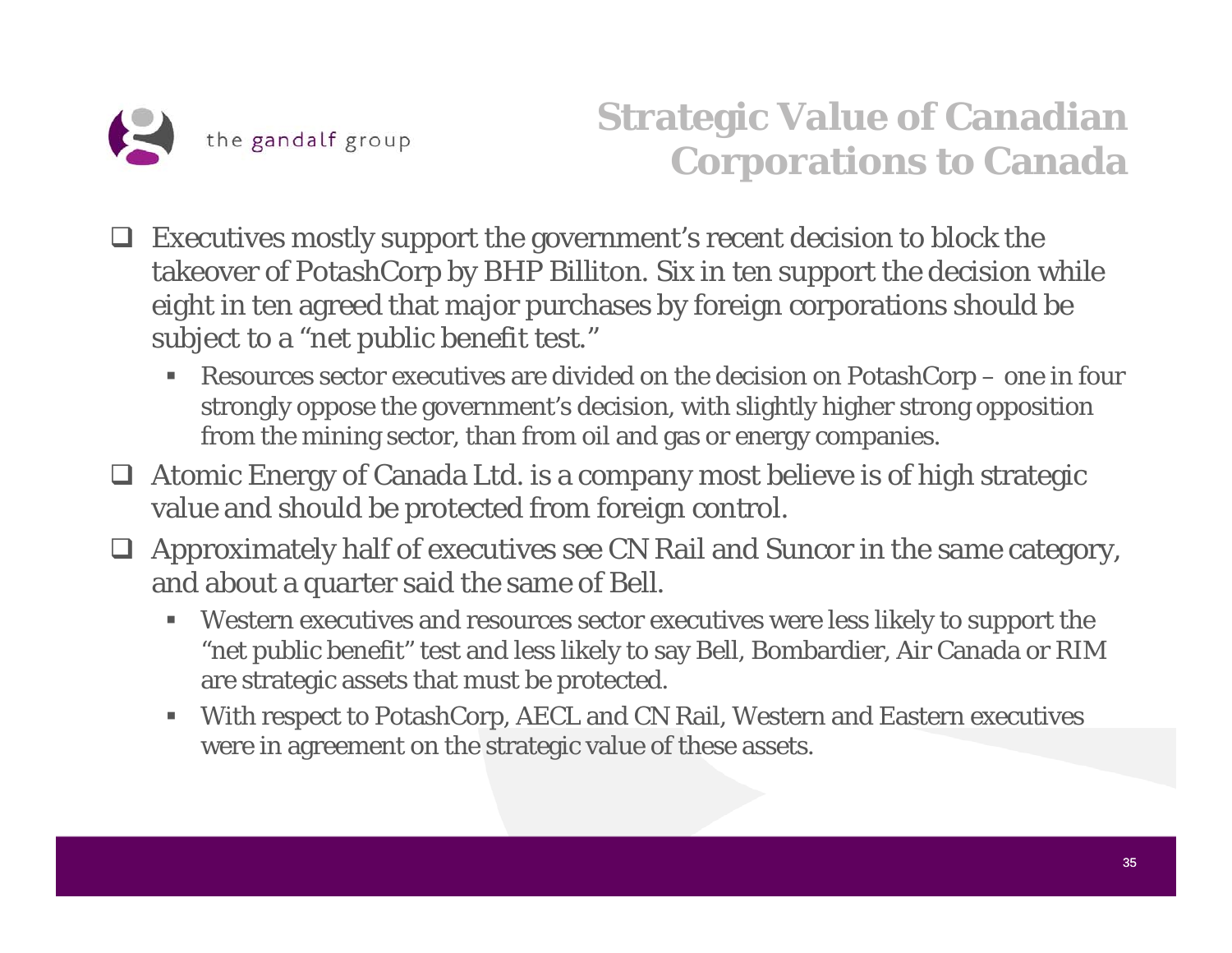**PotashCorp Takeover**

"Last month, the federal Industry Minister announced that the federal government would block the sale of the Potash Corporation of Saskatchewan to BHP Billiton. Do you strongly support, somewhat support, somewhat oppose or strongly oppose the decision of the federal government?"

the gandalf group

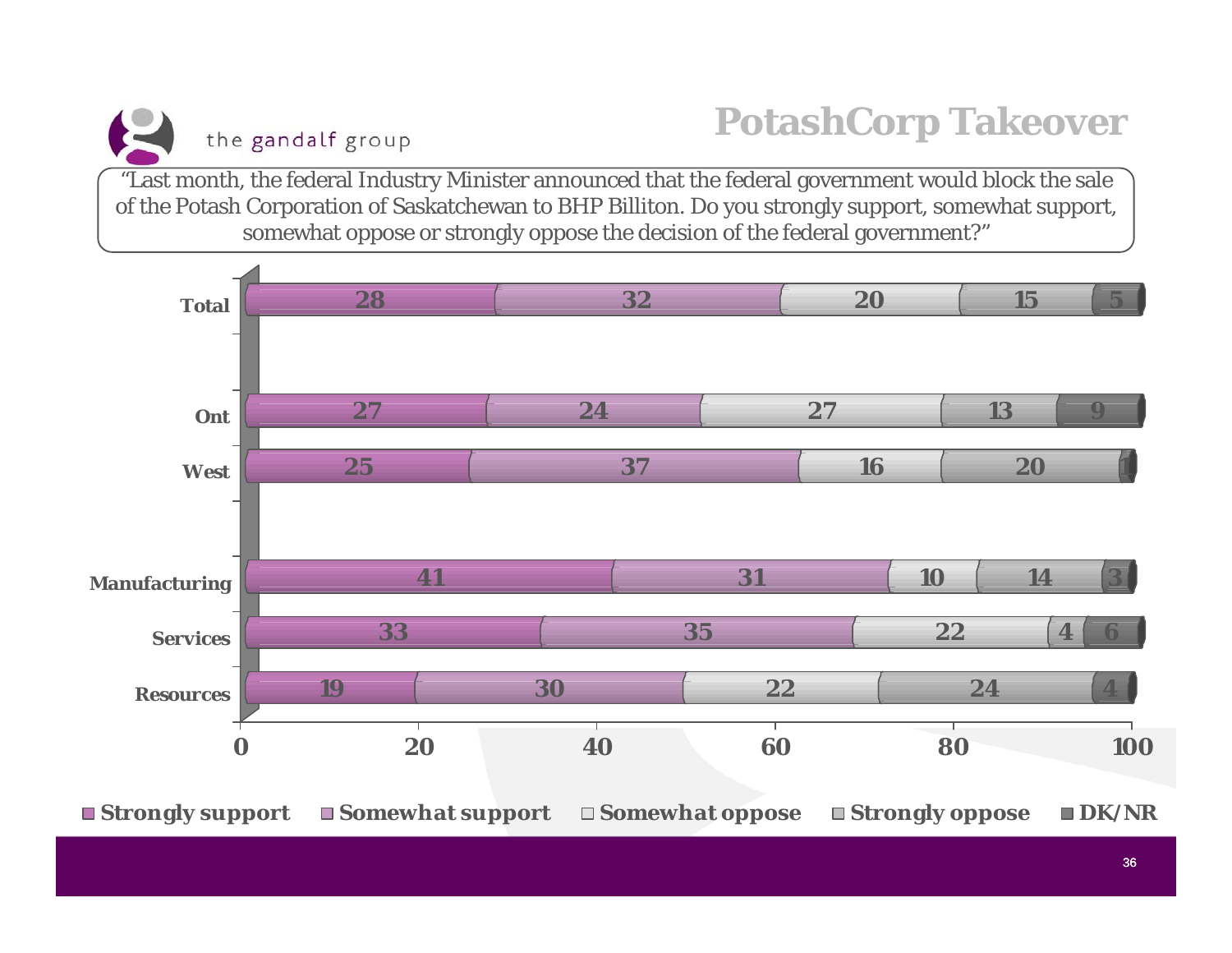

### **"Net Public Benefit" Test**

"Do you believe that major purchases by foreign companies should be subject to a "net public benefit" test by the Canadian government before being approved?"

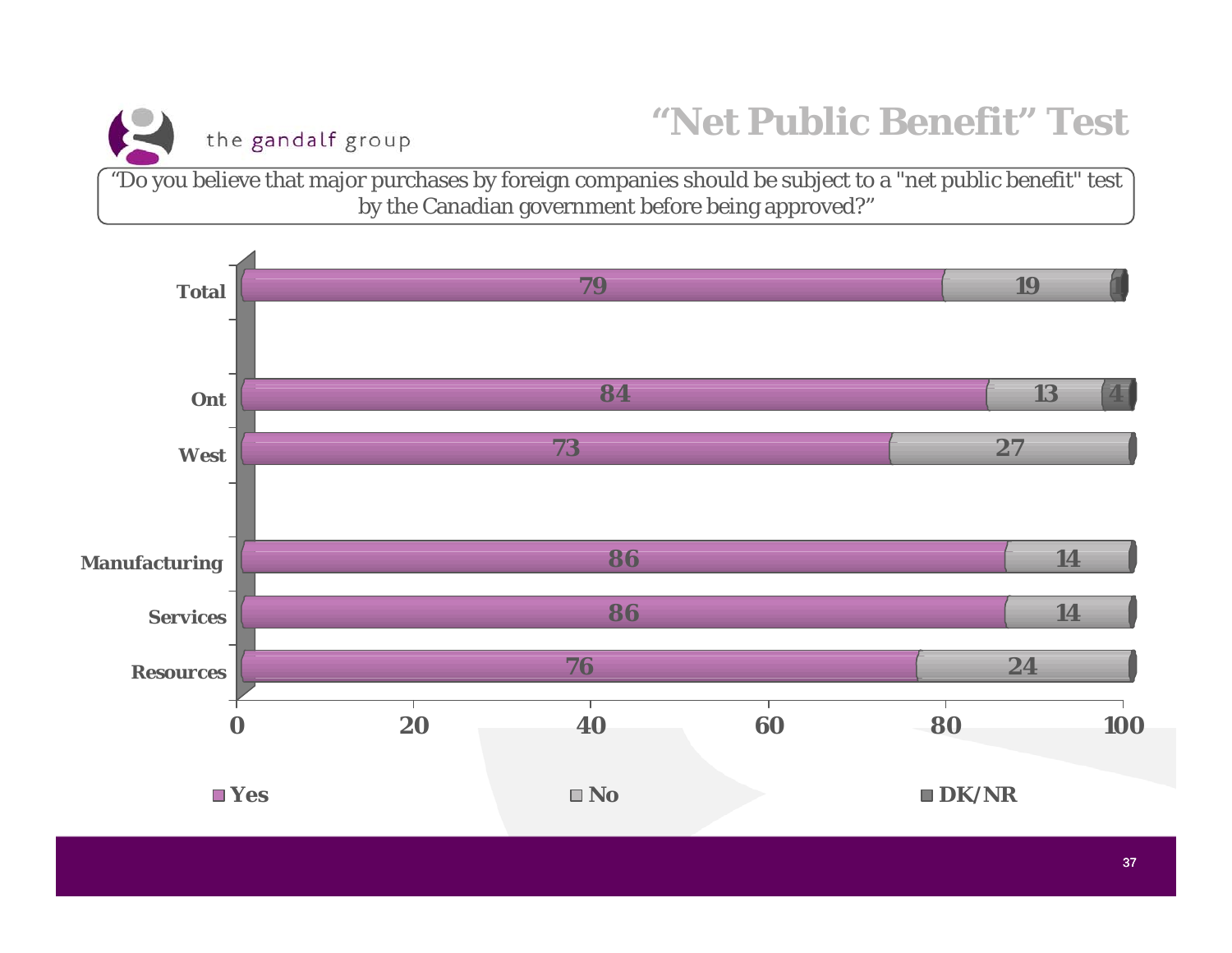# **Strategic Value of Canadian Corporations to Canada**

"It was claimed that PotashCorp was of strategic value to Canada. On a scale of 1 to 9 where 1 means has no strategic value to Canada and should not be protected from foreign control and 9 means has a very high strategic value to Canada and should be protected from foreign control, how strategically valuable are each of the following companies to Canada?"

the gandalf group



■ High strategic value/should be protected ■ Somewhat strategic □ Low strategic value/should not protect ■ DK/NR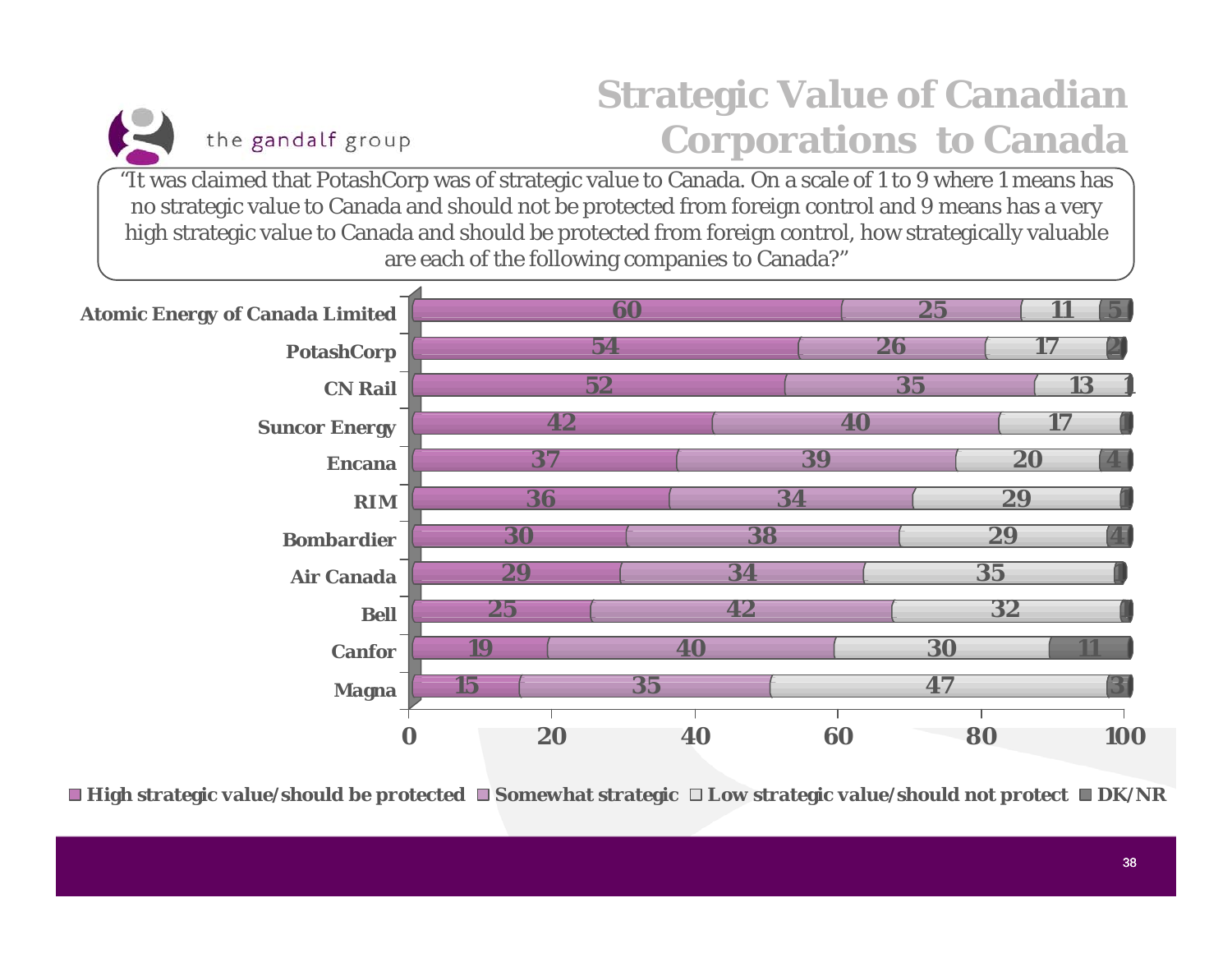

#### **The G20**

- A three-quarters majority of executives said that the lack of consensus about currency valuations and free trade at the most recent G20 Summit in Korea did not affect their opinion about the G20. This indicates patience for the slow-moving nature of the G20.
- $\Box$  There is no going back to the G8: 63% of Canadian executives feel that the important decisions require countries like China and India to be at the table, and that the G20 must be given time to work.